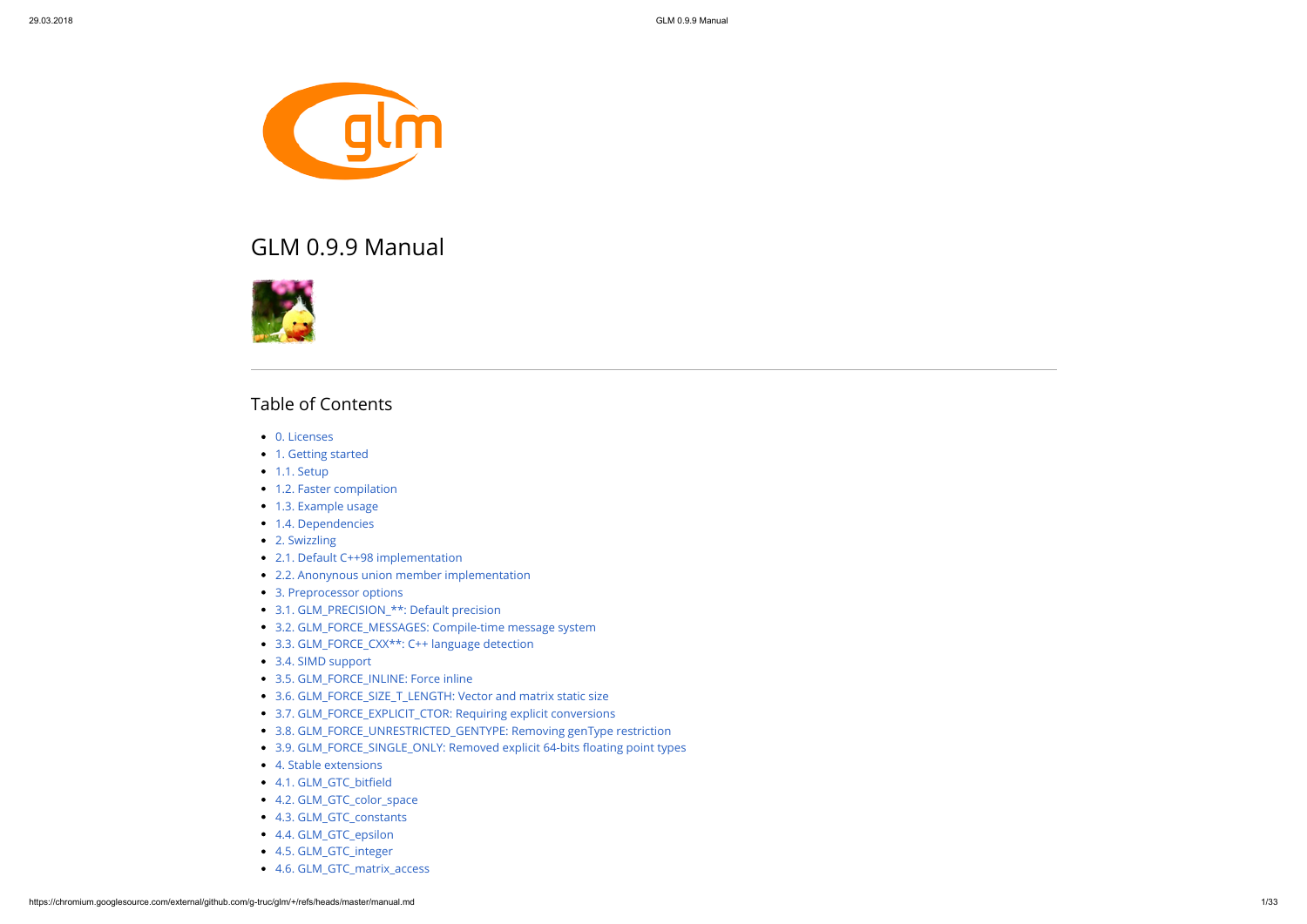- [4.7. GLM\\_GTC\\_matrix\\_integer](#page-11-2)
- [4.8. GLM\\_GTC\\_matrix\\_inverse](#page-11-3)
- [4.9. GLM\\_GTC\\_matrix\\_transform](#page-11-4)
- [4.10. GLM\\_GTC\\_noise](#page-11-5)
- [4.11. GLM\\_GTC\\_packing](#page-14-0)
- [4.12. GLM\\_GTC\\_quaternion](#page-15-0)
- [4.13. GLM\\_GTC\\_random](#page-15-1)
- [4.14. GLM\\_GTC\\_reciprocal](#page-18-0)
- [4.15. GLM\\_GTC\\_round](#page-18-1)
- [4.16. GLM\\_GTC\\_type\\_alignment](#page-18-2)
- [4.17. GLM\\_GTC\\_type\\_precision](#page-18-3)
- [4.18. GLM\\_GTC\\_type\\_ptr](#page-20-0)
- [4.19. GLM\\_GTC\\_ulp](#page-20-1)
- [4.20. GLM\\_GTC\\_vec1](#page-20-2)
- [5. OpenGL interoperability](#page-20-3)
- [5.1. GLM Replacements for deprecated OpenGL functions](#page-21-0)
- [5.2. GLM Replacements for GPU functions](#page-22-0)
- [6. Known issues](#page-23-0)
- [6.1. Not function](#page-23-1)
- 6.2. Precision qualifiers support
- [7. FAQ](#page-24-0)
- 7.1 Why GLM follows GLSL specification and conventions?
- [7.2. Does GLM run GLSL programs?](#page-24-2)
- [7.3. Does a GLSL compiler build GLM codes?](#page-24-3)
- [7.4. Should I use 'GTX' extensions?](#page-24-4)
- [7.5. Where can I ask my questions?](#page-24-5)
- 7.6. Where can I find the documentation of extensions?
- [7.7. Should I use 'using namespace glm;'?](#page-24-7)
- [7.8. Is GLM fast?](#page-24-8)
- [7.9. When I build with Visual C++ with /w4 warning level, I have warnings...](#page-25-0)
- [7.10. Why some GLM functions can crash because of division by zero?](#page-25-1)
- [7.11. What unit for angles us used in GLM?](#page-25-2)
- [7.12. Windows headers cause build errors...](#page-25-3)
- [7.13. Constant expressions support](#page-25-4)
- [8. Code samples](#page-25-5)
- [8.1. Compute a triangle normal](#page-25-6)
- [8.2. Matrix transform](#page-26-0)
- [8.3. Vector types](#page-26-1)
- [8.4. Lighting](#page-27-0)
- [9. References](#page-28-0)
- 9.1. OpenGL specifications
- [9.2. External links](#page-28-2)
- [9.3. Projects using GLM](#page-28-3)
- [9.4. Tutorials using GLM](#page-31-0)
- [9.5. Equivalent for other languages](#page-31-1)
- [9.6. Alternatives to GLM](#page-32-0)
- 9.8. Acknowledgements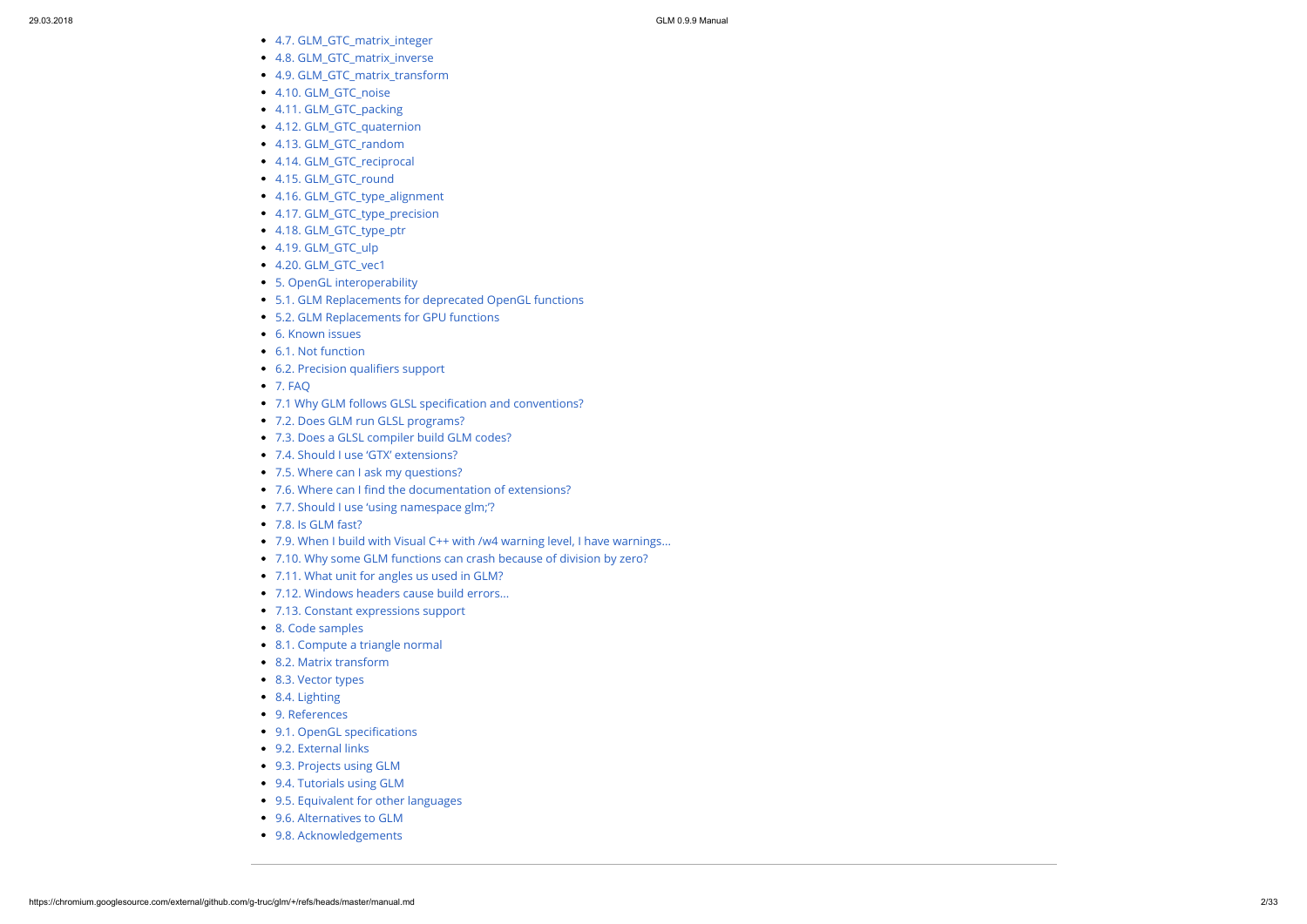### <span id="page-2-0"></span>Licenses

# The Happy Bunny License (Modified MIT License)

### Copyright (c) 2005 - 2017 G-Truc Creation

Permission is hereby granted, free of charge, to any person obtaining a copy of this software and associated documentation files (the "Software"), to deal in the Software without restriction, including without limitation the rights to use, copy, modify, merge, publish, distribute, sublicense, and/or sell copies of the Software, and to permit persons to whom the Software is furnished to do so, subject to the following conditions:

The above copyright notice and this permission notice shall be included in all copies or substantial portions of the Software.

Restrictions: By making use of the Software for military purposes, you choose to make a Bunny unhappy.

Permission is hereby granted, free of charge, to any person obtaining a copy of this software and associated documentation files (the "Software"), to deal in the Software without restriction, including without limitation the rights to use, copy, modify, merge, publish, distribute, sublicense, and/or sell copies of the Software, and to permit persons to whom the Software is furnished to do so, subject to the following conditions:

THE SOFTWARE IS PROVIDED "AS IS", WITHOUT WARRANTY OF ANY KIND, EXPRESS OR IMPLIED, INCLUDING BUT NOT LIMITED TO THE WARRANTIES OF MERCHANTABILITY, FITNESS FOR A PARTICULAR PURPOSE AND NONINFRINGEMENT. IN NO EVENT SHALL THE AUTHORS OR COPYRIGHT HOLDERS BE LIABLE FOR ANY CLAIM, DAMAGES OR OTHER LIABILITY, WHETHER IN AN ACTION OF CONTRACT, TORT OR OTHERWISE, ARISING FROM, OUT OF OR IN CONNECTION WITH THE SOFTWARE OR THE USE OR OTHER DEALINGS IN THE SOFTWARE.

 $\overline{a}$ 

### The MIT License

Copyright (c) 2005 - 2017 G-Truc Creation

#include <glm/vec2.hpp> // vec2, bvec2, dvec2, ivec2 and uvec2 #include <glm/vec3.hpp> // vec3, bvec3, dvec3, ivec3 and uvec3 #include <glm/vec4.hpp> // vec4, bvec4, dvec4, ivec4 and uvec4 #include <glm/mat2x2.hpp> // mat2, dmat2

The above copyright notice and this permission notice shall be included in all copies or substantial portions of the Software.

THE SOFTWARE IS PROVIDED "AS IS", WITHOUT WARRANTY OF ANY KIND, EXPRESS OR IMPLIED, INCLUDING BUT NOT LIMITED TO THE WARRANTIES OF MERCHANTABILITY, FITNESS FOR A PARTICULAR PURPOSE AND NONINFRINGEMENT. IN NO EVENT SHALL THE AUTHORS OR COPYRIGHT HOLDERS BE LIABLE FOR ANY CLAIM, DAMAGES OR OTHER LIABILITY, WHETHER IN AN ACTION OF CONTRACT, TORT OR OTHERWISE, ARISING FROM, OUT OF OR IN CONNECTION WITH THE SOFTWARE OR THE USE OR OTHER DEALINGS IN THE SOFTWARE.

D

# <span id="page-2-1"></span>1. Getting started

### <span id="page-2-2"></span>1.1. Setup

GLM is a header-only library, and thus does not need to be compiled. We can use GLM's implementation of GLSL's mathematics functionality by including the <glm/glm.hpp> header. The library can also be installed with CMake, though the details of doing so will differ depending on the target build system.

Features can also be included individually to shorten compilation times.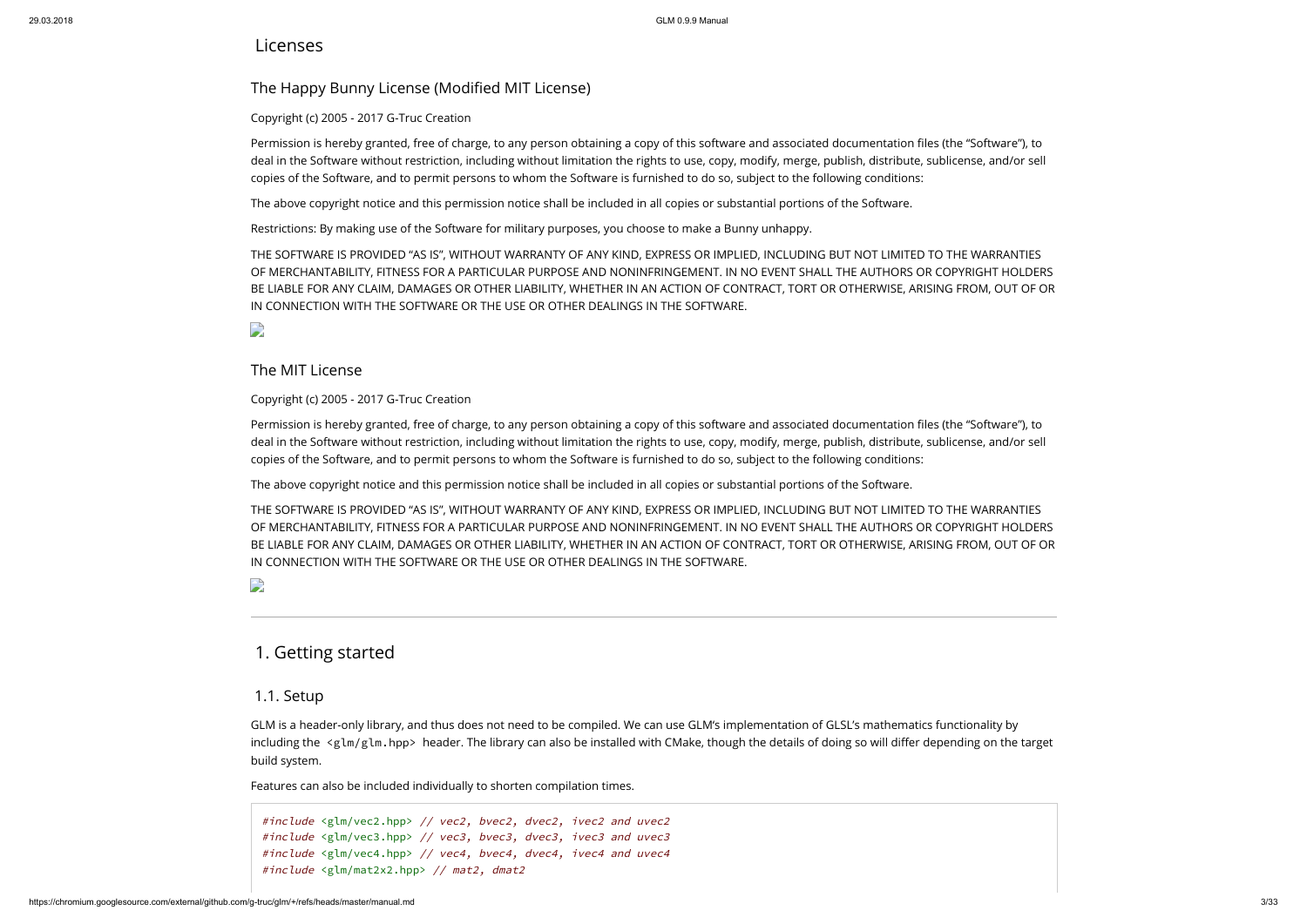```
#include <glm/mat2x3.hpp> // mat2x3, dmat2x3
#include <glm/mat2x4.hpp> // mat2x4, dmat2x4
#include <glm/mat3x2.hpp> // mat3x2, dmat3x2
#include <glm/mat3x3.hpp> // mat3, dmat3
#include <glm/mat3x4.hpp> // mat3x4, dmat2
#include <glm/mat4x2.hpp> // mat4x2, dmat4x2
#include <glm/mat4x3.hpp> // mat4x3, dmat4x3
#include <glm/mat4x4.hpp> // mat4, dmat4
#include <glm/common.hpp> // all the GLSL common functions
#include <glm/exponential.hpp> // all the GLSL exponential functions
#include <glm/geometry.hpp> // all the GLSL geometry functions
#include <glm/integer.hpp> // all the GLSL integer functions
#include <glm/matrix.hpp> // all the GLSL matrix functions
#include <glm/packing.hpp> // all the GLSL packing functions
#include <glm/trigonometric.hpp> // all the GLSL trigonometric functions
#include <glm/vector_relational.hpp> // all the GLSL vector relational functions
```
GLM uses C++ templates heavily, and may significantly increase compilation times for projects that use it. Hence, source files should only include the headers they actually use.

To reduce compilation time, we can include  $\langle g \text{Im}/fwd.hpp \rangle$ , which forward-declares all types should their definitions not be needed.

### <span id="page-3-0"></span>1.2. Faster compilation

```
// Header file (forward declarations only)
#include <glm/fwd.hpp>
// At this point, we don't care what exactly makes up a vec2; that won't matter
// until we write this function's implementation.
glm::vec2 functionDeclaration(const glm::vec2& input);
```
Precompiled headers will also be helpful, though are not covered by this manual.

### <span id="page-3-1"></span>1.3. Example usage

```
// Include GLM core features
#include <glm/vec3.hpp>
#include <glm/vec4.hpp>
#include <glm/mat4x4.hpp>
#include <glm/trigonometric.hpp>
// Include GLM extensions
#include <glm/gtc/matrix_transform.hpp>
glm::mat4 transform(glm::vec2 const& Orientation, glm::vec3 const& Translate, glm::vec3 const& Up)
{
   glm::mat4 Proj = glm::perspective(glm::radians(45.f), 1.33f, 0.1f, 10.f);
    glm::mat4 ViewTranslate = glm::translate(glm::mat4(1.f), Translate);glm::mat4 ViewRotateX = glm::rotate(ViewTranslate, Orientation.y, Up);
    glm::mat4 View = glm::rotate(ViewRotateX, Orientation.x, Up);
```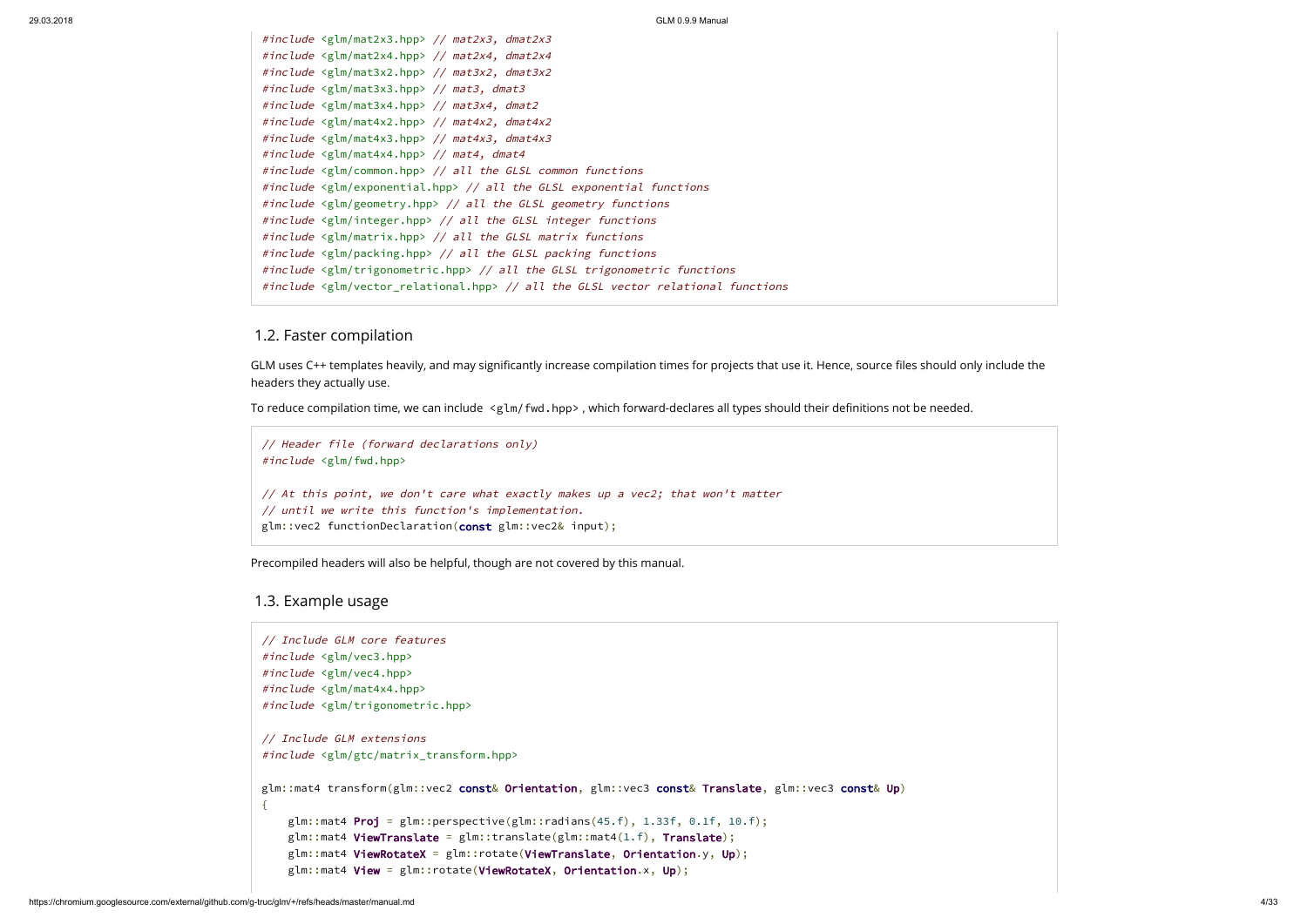$glm::mat4$  Model =  $glm::mat4(1.0f);$ return Proj  $\star$  View  $\star$  Model;

GLM does not depend on external libraries or headers such as <GL/gl.h>, [<GL/glcorearb.h>](http://www.opengl.org/registry/api/GL/glcorearb.h), <GLES3/gl3.h>, <GL/glu.h>, or <windows.h> .

}

### <span id="page-4-0"></span>1.4. Dependencies

# <span id="page-4-1"></span>2. Swizzling

```
vec4 A;
vec2 B;
B.yx = A.wy;B = A.xx;vec3 C = A.bgr;
vec3 D = B.rsz; // Invalid, won't compile
```
GLM optionally supports some of this functionality via the methods described in the following sections. Swizzling can be enabled by defining GLM\_FORCE\_SWIZZLE before including any GLM header files, or as part of a project's build process.

Shader languages like GLSL often feature so-called swizzle expressions, which may be used to freely select and arrange a vector's components. For example, variable.x, variable.xzy and variable.zxyy respectively form a scalar, a 3D vector and a 4D vector. The result of a swizzle expression in GLSL can be either an R-value or an L-value. Swizzle expressions can be written with characters from exactly one of xyzw (usually for positions), rgba (usually for colors), and stpq (usually for texture coordinates).

```
#define GLM_FORCE_SWIZZLE // Or defined when building (e.g. -DGLM_FORCE_SWIZZLE)
#include <glm/glm.hpp>
void foo()
{
    glm::vec4 ColorRGBA(1.0f, 0.5f, 0.0f, 1.0f);
    glm::vec3 ColorBGR = ColorRGBA.bgr();
    glm::vec3 PositionA(1.0f, 0.5f, 0.0f, 1.0f);
    glm::vec3 PositionB = PositionXYZ.xyz() * 2.0f;
    glm::vec2 TexcoordST(1.0f, 0.5f);
    glm::vec4 TexcoordSTPQ = TexcoordST.stst();
}
```
Note that enabling swizzle expressions will massively increase the size of your binaries and the time it takes to compile them!

### <span id="page-4-2"></span>2.1. Default C++98 implementation

When compiling GLM as C++98, R-value swizzle expressions are simulated through member functions of each vector type.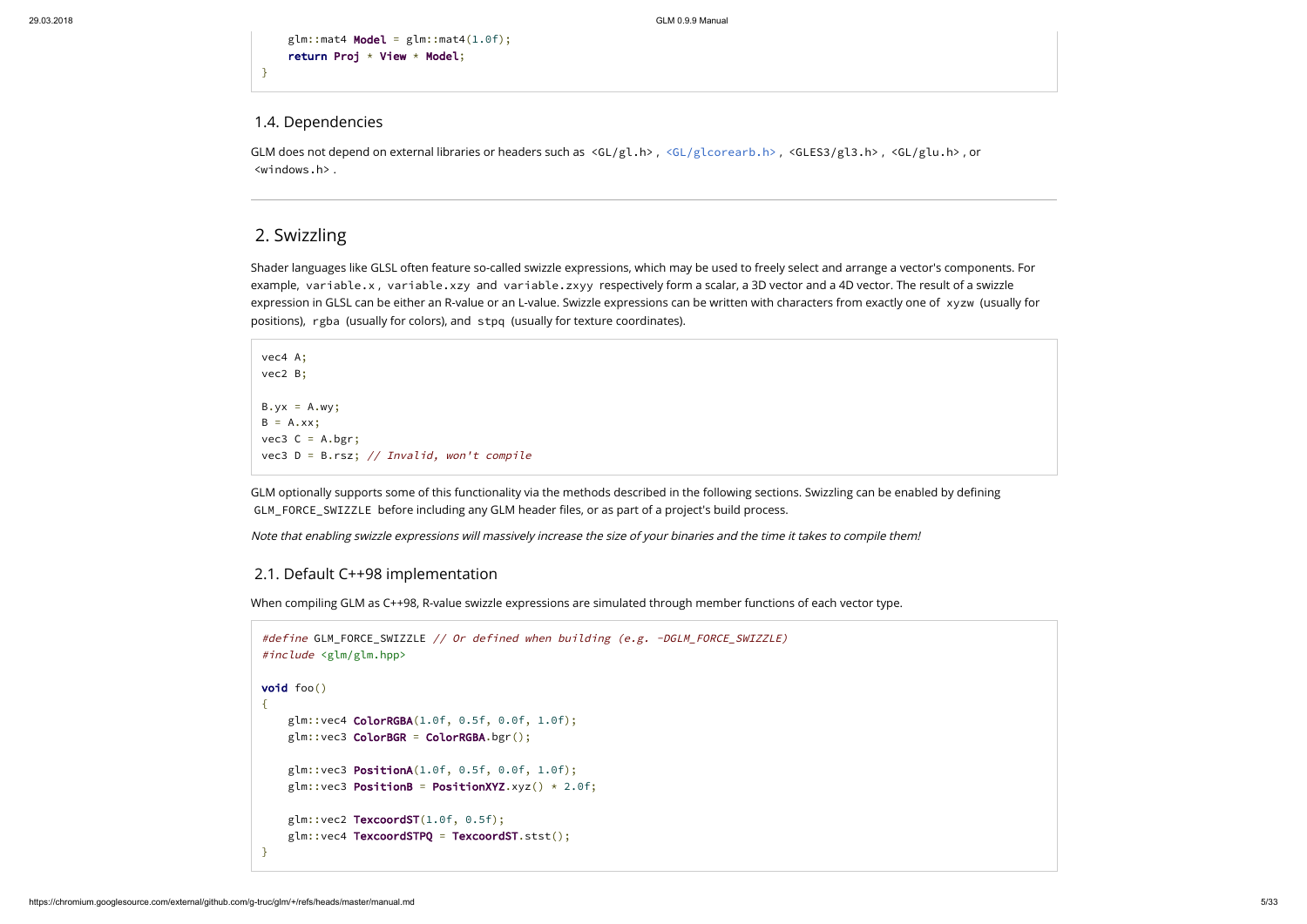Swizzle operators return a copy of the component values, and thus can't be used as L-values to change a vector's values.

```
#define GLM_FORCE_SWIZZLE
#include <glm/glm.hpp>
void foo()
{
  glm::vec3 A(1.0f, 0.5f, 0.0f);
 // No compiler error, but A is not modified.
  // An anonymous copy is being modified (and then discarded).
 A.bgr() = glm::vec3(2.0f, 1.5f, 1.0f); // A is not modified!
}
```
### <span id="page-5-0"></span>2.2. Anonymous union member implementation

Visual C++ supports, as a non-standard language extension, anonymous struct s as union members. This permits a powerful swizzling implementation that both allows L-value swizzle expressions and GLSL-like syntax. To use this feature, the language extension must be enabled by a supporting compiler and GLM\_FORCE\_SWIZZLE must be #define d.

```
#define GLM_FORCE_SWIZZLE
#include <glm/glm.hpp>
// Only guaranteed to work with Visual C++!
// Some compilers that support Microsoft extensions may compile this.
void foo()
{
  glm::vec4 ColorRGBA(1.0f, 0.5f, 0.0f, 1.0f);
  // l-value:
  glm::vec4 ColorBGRA = ColorRGBA.bgra;
  // r-value:
  ColorRGBA.bgra = ColorRGBA;
  // Both l-value and r-value
  ColorRGBA.bgra = ColorRGBA.rgba;
}
```
This version returns implementation-specific objects that *implicitly convert* to their respective vector types. As a consequence of this design, these extra types can't be directly used by GLM functions; they must be converted through constructors or operator().

```
#define GLM_FORCE_SWIZZLE
#include <glm/glm.hpp>
using glm::vec4;
void foo()
{
  vec4 Color(1.0f, 0.5f, 0.0f, 1.0f);
```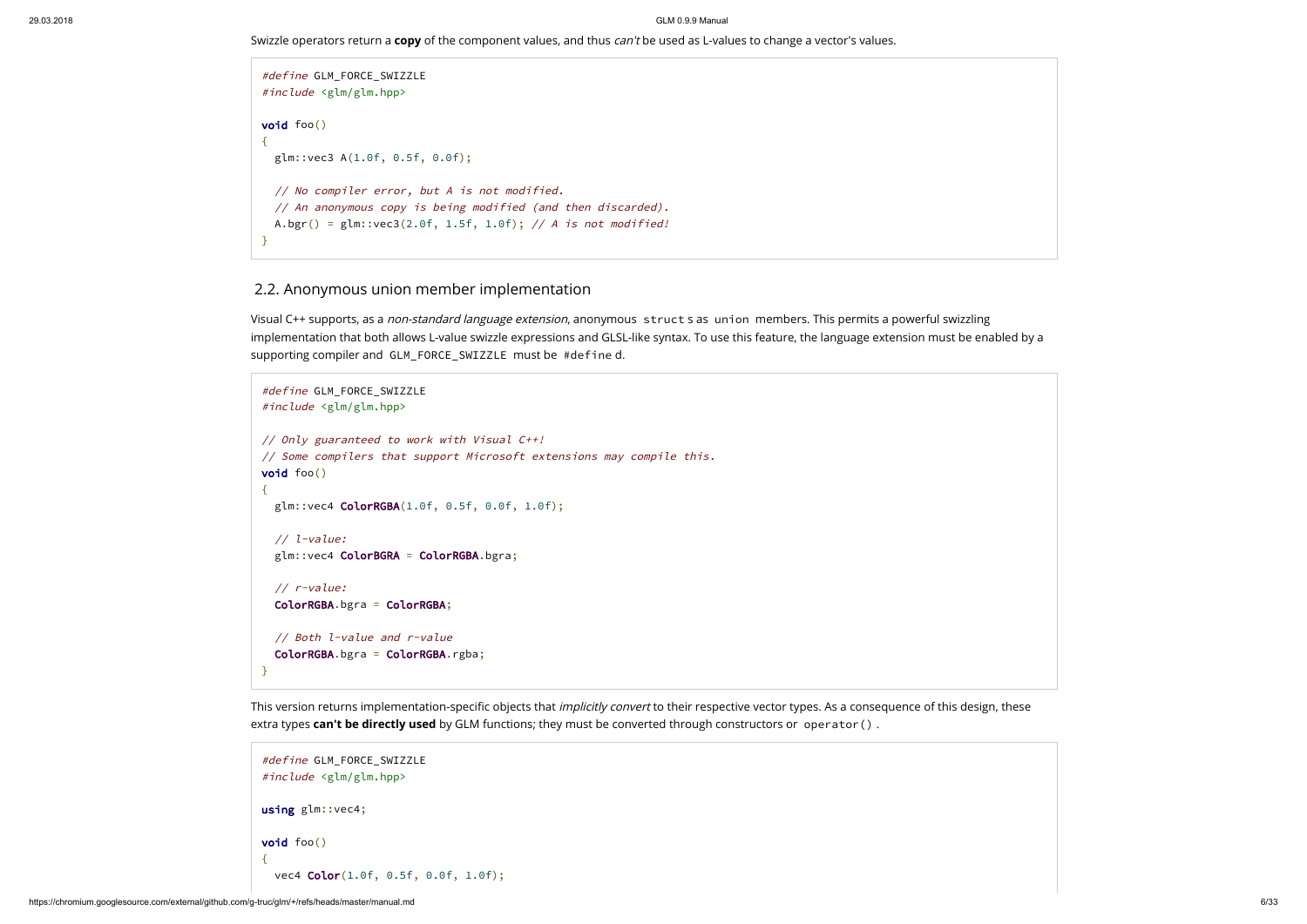```
// Generates compiler errors. Color.rgba is not a vector type.
  vec4 ClampedA = glm::clamp(Color.rgba, 0.f, 1.f); // ERROR
  // Explicit conversion through a constructor
  vec4 ClampedB = glm::clamp(vec4(Color.rgba), 0.f, 1.f); // OK
 // Explicit conversion through operator()
  vec4 ClampedC = glm::clamp(Color.rgba(), 0.f, 1.f); // OK}
```
# <span id="page-6-0"></span>3. Preprocessor options

## <span id="page-6-1"></span>3.1. GLM\_PRECISION\_\*\*: Default precision

C++ does not provide a way to implement GLSL default precision selection (as defined in GLSL 4.10 specification section 4.5.3) with GLSL-like syntax.

precision mediump int; precision highp float;

To use the default precision functionality, GLM provides some defines that need to added before any include of glm.hpp :

- GLM\_PRECISION\_LOWP\_INT: Low precision
- GLM\_PRECISION\_MEDIUMP\_INT: Medium precision
- GLM\_PRECISION\_HIGHP\_INT: High precision (default)

Available defines for unsigned integer types (glm::uvec\*):

- GLM\_PRECISION\_LOWP\_UINT: Low precision
- GLM\_PRECISION\_MEDIUMP\_UINT: Medium precision
- GLM\_PRECISION\_HIGHP\_UINT: High precision (default)

```
#define GLM_PRECISION_MEDIUMP_INT
#define GLM_PRECISION_HIGHP_FLOAT
#include <glm/glm.hpp>
```
Available defines for floating point types (glm::vec\*, glm::mat\*):

- GLM\_PRECISION\_LOWP\_FLOAT: Low precision
- GLM\_PRECISION\_MEDIUMP\_FLOAT: Medium precision
- GLM\_PRECISION\_HIGHP\_FLOAT: High precision (default)

Available defines for floating point types (glm::dvec\*, glm::dmat\*):

- GLM\_PRECISION\_LOWP\_DOUBLE: Low precision
- GLM\_PRECISION\_MEDIUMP\_DOUBLE: Medium precision
- GLM\_PRECISION\_HIGHP\_DOUBLE: High precision (default)

Available defines for signed integer types (glm::ivec\*):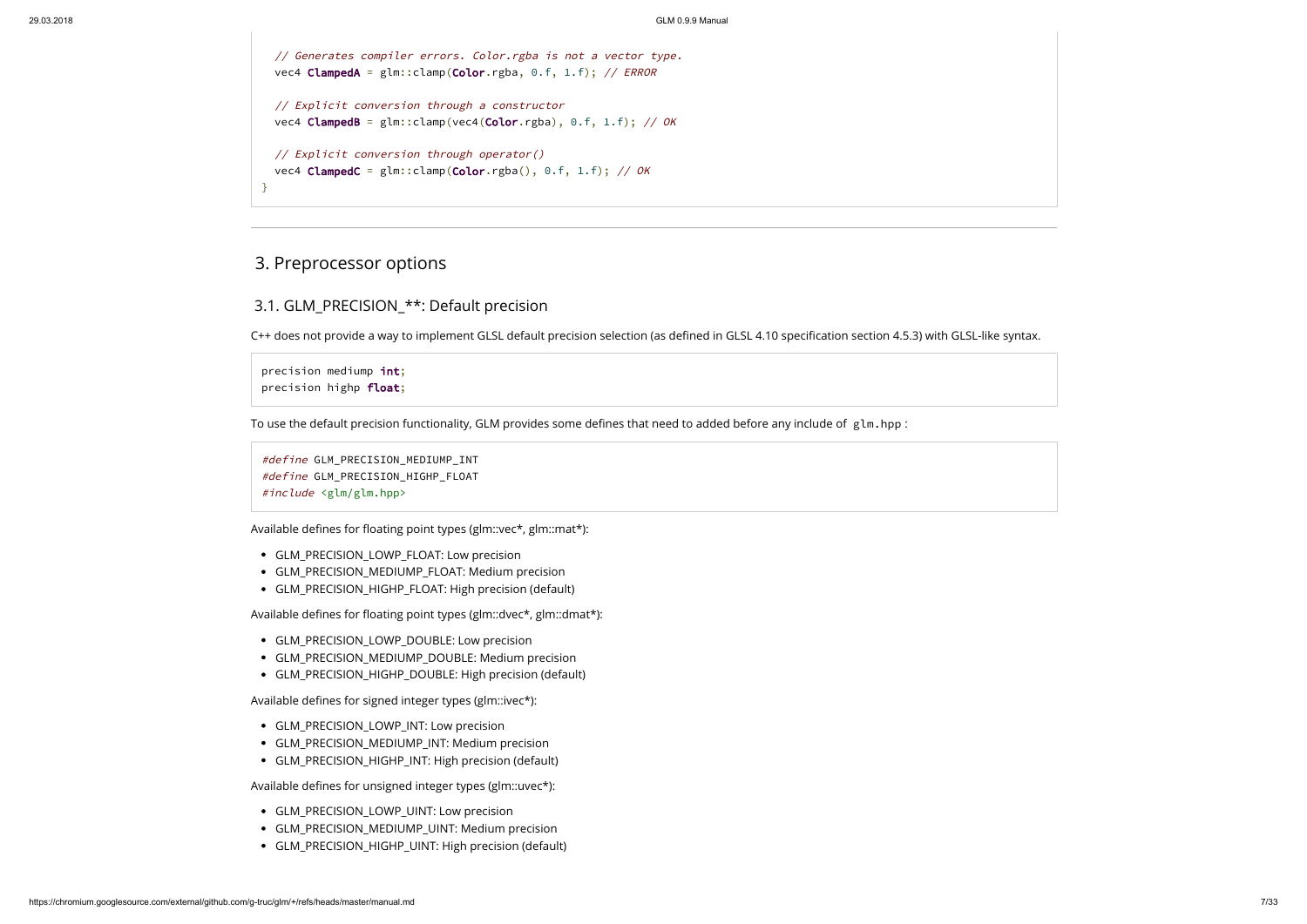### <span id="page-7-0"></span>3.2. GLM\_FORCE\_MESSAGES: Compile-time message system

GLM includes a notification system which can display some information at build time:

- Platform: Windows, Linux, Native Client, QNX, etc.
- Compiler: Visual C++, Clang, GCC, ICC, etc.
- Build model: 32bits or 64 bits
- C++ version : C++98, C++11, MS extensions, etc.
- Architecture: x86, SSE, AVX, etc.
- Included extensions
- $e$  etc.

This system is disabled by default. To enable this system, define GLM\_FORCE\_MESSAGES before any inclusion of <glm/glm.hpp>. The messages are generated only by compiler supporting #program message and only once per project build.

GLM will automatically take advantage of compilers' language extensions when enabled. To increase cross platform compatibility and to avoid compiler extensions, a programmer can define GLM\_FORCE\_CXX98 before any inclusion of  $\leq$ dm/glm.hpp> to restrict the language feature set C++98:

#define GLM\_FORCE\_MESSAGES #include <glm/glm.hpp>

## <span id="page-7-1"></span>3.3. GLM\_FORCE\_CXX<sup>\*\*</sup>: C++ language detection

It's possible to avoid the instruction set detection by forcing the use of a specific instruction set with one of the fallowing define: GLM\_FORCE\_SSE2, GLM\_FORCE\_SSE3, GLM\_FORCE\_SSSE3, GLM\_FORCE\_SSE41, GLM\_FORCE\_SSE42, GLM\_FORCE\_AVX, GLM\_FORCE\_AVX2 or GLM\_FORCE\_AVX512.

The use of intrinsic functions by GLM implementation can be avoided using the define GLM\_FORCE\_PURE before any inclusion of GLM headers.

#define GLM\_FORCE\_CXX98 #include <glm/glm.hpp>

For C++11 and C++14, equivalent defines are available: GLM\_FORCE\_CXX11, GLM\_FORCE\_CXX14.

```
#define GLM_FORCE_CXX11
#include <glm/glm.hpp>
```
// If the compiler doesn't support C++11, compiler errors will happen.

GLM\_FORCE\_CXX14 overrides GLM\_FORCE\_CXX11 and GLM\_FORCE\_CXX11 overrides GLM\_FORCE\_CXX98 defines.

### <span id="page-7-2"></span>3.4. SIMD support

GLM provides some SIMD optimizations based on [compiler intrinsics.](https://msdn.microsoft.com/en-us/library/26td21ds.aspx) These optimizations will be automatically thanks to compiler arguments. For example, if a program is compiled with Visual Studio using /arch:AVX, GLM will detect this argument and generate code using AVX instructions automatically when available.

```
#define GLM_FORCE_PURE
#include <glm/glm.hpp>
```
// GLM code will be compiled using pure C++ code without any intrinsics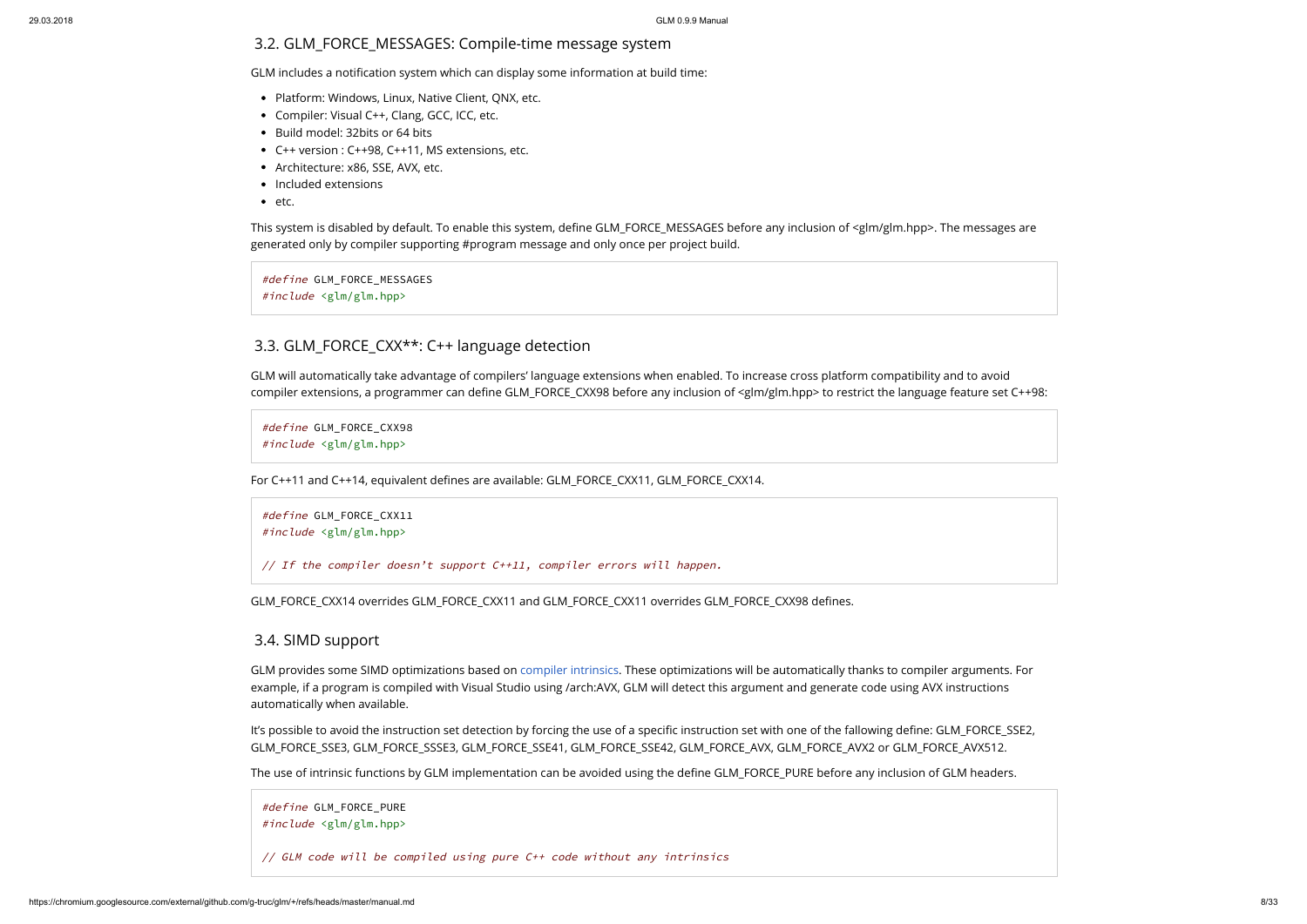#define GLM\_FORCE\_AVX2 #include <glm/glm.hpp>

// If the compiler doesn't support AVX2 instrinsics, compiler errors will happen.

To push further the software performance, a programmer can define GLM\_FORCE\_INLINE before any inclusion of <glm/glm.hpp> to force the compiler to inline GLM code.

Additionally, GLM provides a low level SIMD API in glm/simd directory for users who are really interested in writing fast algorithms.

### <span id="page-8-0"></span>3.5. GLM\_FORCE\_INLINE: Force inline

```
#define GLM_FORCE_INLINE
#include <glm/glm.hpp>
```
### <span id="page-8-1"></span>3.6. GLM\_FORCE\_SIZE\_T\_LENGTH: Vector and matrix static size

GLSL supports the member function .length() for all vector and matrix types.

Often, this behaviour is not desirable but following the spirit of the library, this behavior is supported in GLM. However, GLM 0.9.6 introduced the define GLM\_FORCE\_EXPLICIT\_CTOR to require explicit conversion for GLM types.

```
#include <glm/glm.hpp>
void foo(vec4 const& v)
{
    int Length = v.length();
    ...
}
```
This function returns a int however this function typically interacts with STL size\_t based code. GLM provides GLM\_FORCE\_SIZE\_T\_LENGTH preprocessor option so that member functions length() return a size\_t.

Additionally, GLM defines the type glm::length\_t to identify length() returned type, independently from GLM\_FORCE\_SIZE\_T\_LENGTH.

```
#define GLM_FORCE_SIZE_T_LENGTH
#include <glm/glm.hpp>
void foo(vec4 const& v)
{
    glm::length_t Length = v.length();
    ...
}
```
### <span id="page-8-2"></span>3.7. GLM\_FORCE\_EXPLICIT\_CTOR: Requiring explicit conversions

GLSL supports implicit conversions of vector and matrix types. For example, an ivec4 can be implicitly converted into vec4.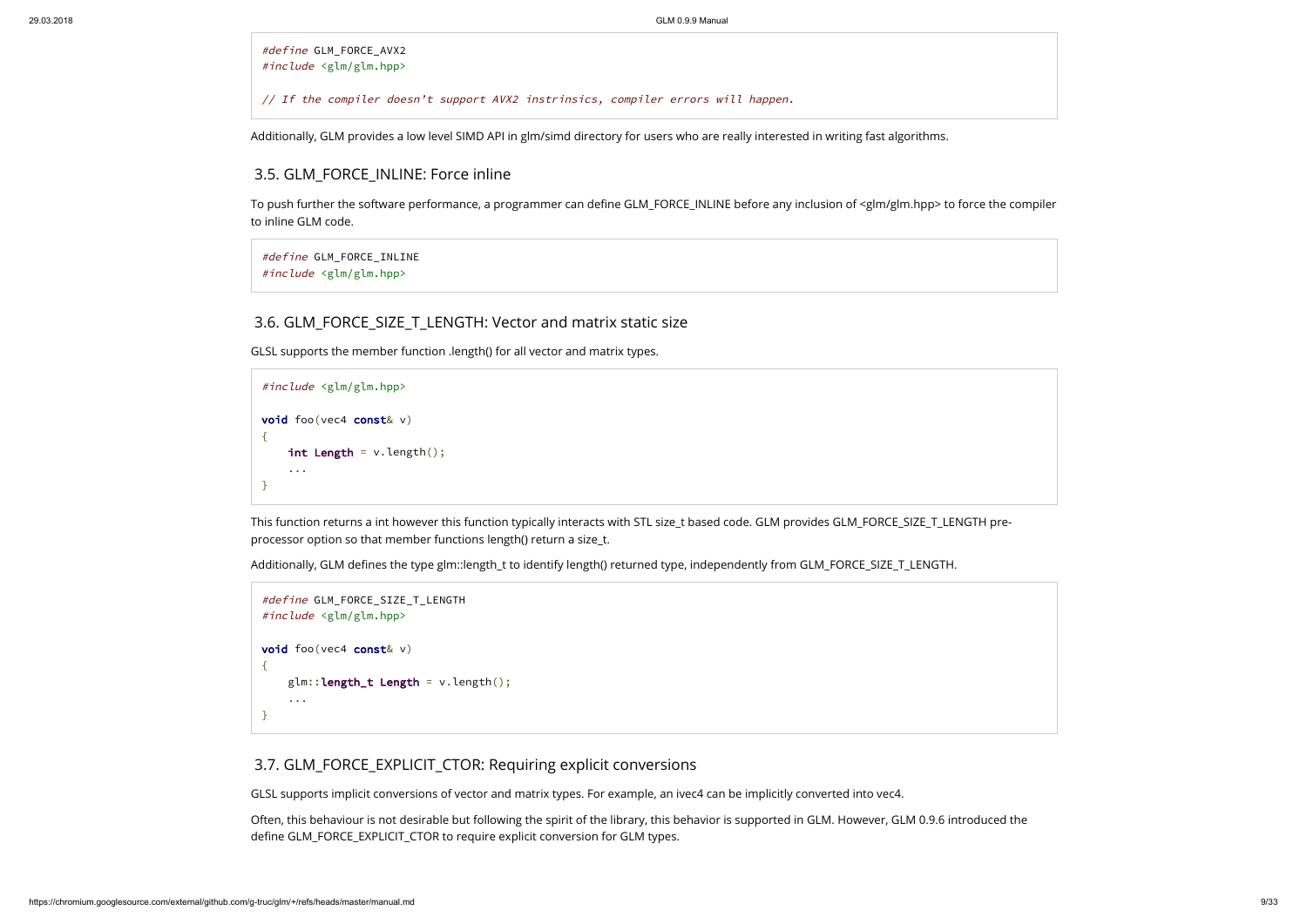```
#include <glm/glm.hpp>
void foo()
{
    glm::ivec4 a;
    ...
    glm::vec4 b(a); // Explicit conversion, OK
    glm::vec4 c = a; // Implicit conversion, OK
    ...
}
```
With GLM\_FORCE\_EXPLICIT\_CTOR define, implicit conversions are not allowed:

```
#define GLM_FORCE_EXPLICIT_CTOR
#include <glm/glm.hpp>
void foo()
{
    glm::ivec4 a;
    {
        glm::vec4 b(a); // Explicit conversion, OK
        glm::vec4 c = a; // Implicit conversion, ERROR...
}
```
### <span id="page-9-0"></span>3.8. GLM\_FORCE\_UNRESTRICTED\_GENTYPE: Removing genType restriction

By default GLM only supports basic types as genType for vector, matrix and quaternion types:

```
#include <glm/glm.hpp>
typedef glm::vec<4, float> my_fvec4;
```
GLM 0.9.8 introduced GLM\_FORCE\_UNRESTRICTED\_GENTYPE define to relax this restriction:

```
#define GLM_FORCE_UNRESTRICTED_GENTYPE
#include <glm/glm.hpp>
#include "half.hpp" // Define "half" class with behavior equivalent to "float"
typedef glm::vec<4, half> my_hvec4;
```
However, defining GLM\_FORCE\_UNRESTRICTED\_GENTYPE is not compatible with GLM\_FORCE\_SWIZZLE and will generate a compilation error if both are defined at the same time.

<span id="page-9-1"></span>3.9. GLM\_FORCE\_SINGLE\_ONLY: Removed explicit 64-bits floating point types

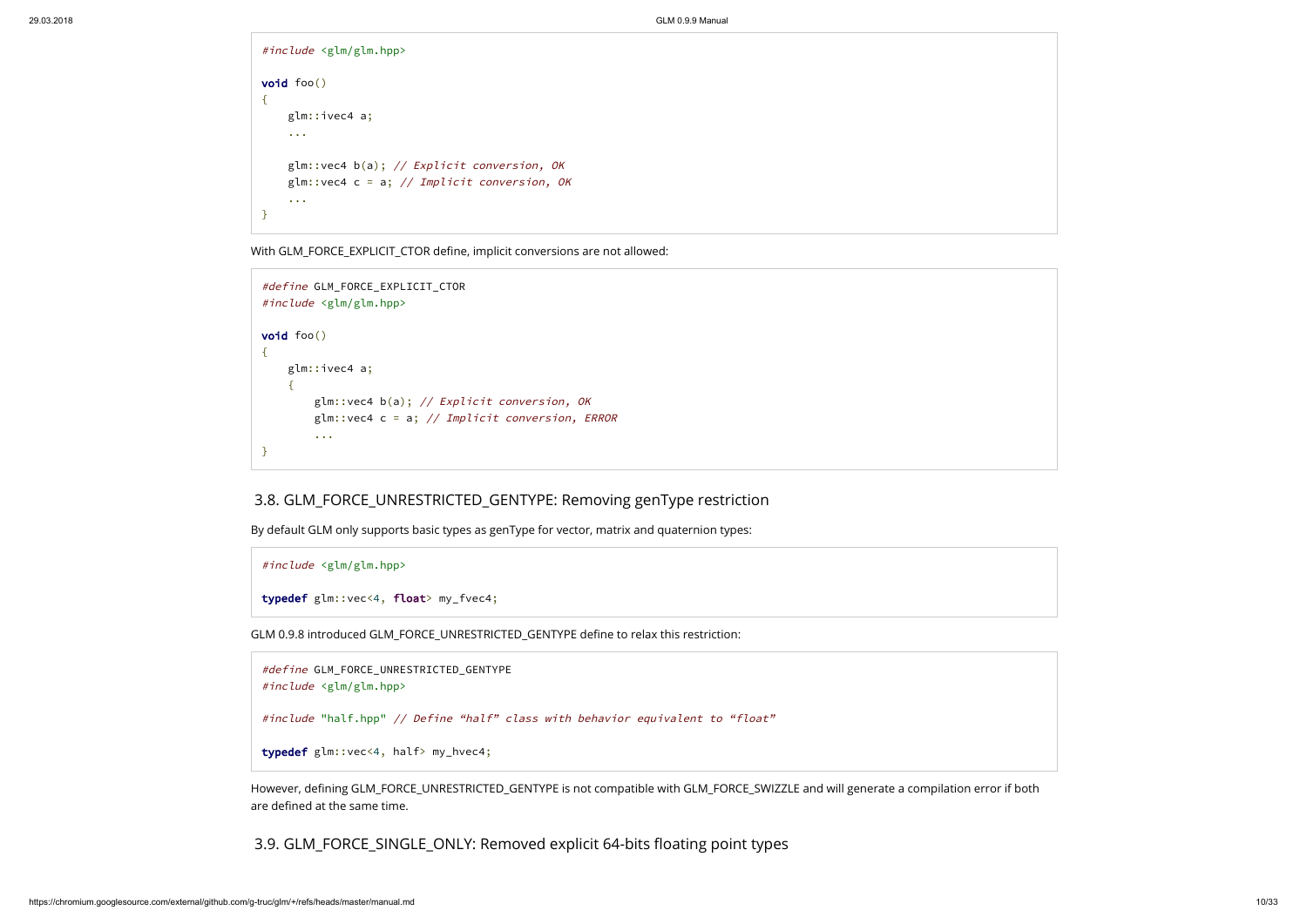Some platforms (Dreamcast) doesn't support double precision floating point values. To compile on such platforms, GCC has the --m4-single-only build argument. When defining GLM\_FORCE\_SINGLE\_ONLY before including GLM headers, GLM releases the requirement of double precision floating point values support. Effectivement, all the float64 types are no longer defined and double behaves like float.

# <span id="page-10-0"></span>4. Stable extensions

GLM extends the core GLSL feature set with extensions. These extensions include: quaternion, transformation, spline, matrix inverse, color spaces, etc.

To include an extension, we only need to include the dedicated header file. Once included, the features are added to the GLM namespace.

```
#include <glm/glm.hpp>
#include <glm/gtc/matrix_transform.hpp>
int foo()
{
    glm::vec4 Position = glm::vec4(glm::vec3(0.0f), 1.0f);glm::mat4 Model = glm::translate(glm::mat4(1.0f), glm::vec3(1.0f));glm::vec4 Transformed = Model * Position;
    ...
    return 0;
}
```
When an extension is included, all the dependent core functionalities and extensions will be included as well.

### <span id="page-10-1"></span>4.1. GLM\_GTC\_bitfield

Fast bitfield operations on scalar and vector variables.

<glm/gtc/biteld.hpp> need to be included to use these features.

### <span id="page-10-2"></span>4.2. GLM\_GTC\_color\_space

Conversion between linear RGB and sRGB color spaces.

<glm/gtc/color\_space.hpp> need to be included to use these features.

### <span id="page-10-3"></span>4.3. GLM\_GTC\_constants

Provide a list of built-in constants.

<glm/gtc/constants.hpp> need to be included to use these features.

### <span id="page-10-4"></span>4.4. GLM\_GTC\_epsilon

Approximate equality comparisons for floating-point numbers, possibly with a user-defined epsilon.

<glm/gtc/epsilon.hpp> need to be included to use these features.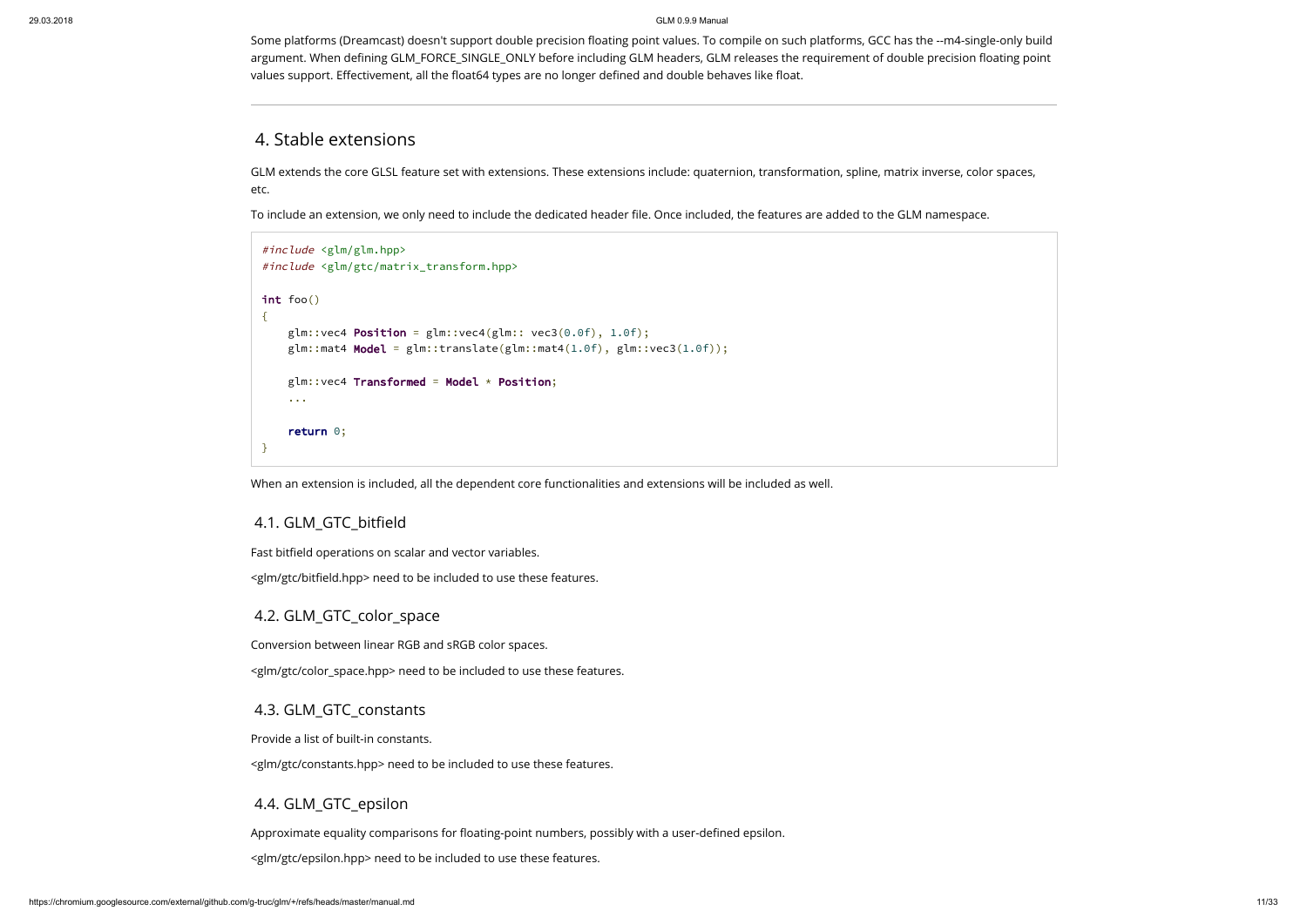### <span id="page-11-0"></span>4.5. GLM\_GTC\_integer

Integer variants of core GLM functions.

<glm/gtc/integer.hpp> need to be included to use these features.

### <span id="page-11-1"></span>4.6. GLM\_GTC\_matrix\_access

Functions to conveniently access the individual rows or columns of a matrix.

Integer matrix types similar to the core floating-point matrices. Some operations (such as inverse and determinant) are not supported. <glm/gtc/matrix\_integer.hpp> need to be included to use these features.

<glm/gtc/matrix\_access.hpp> need to be included to use these features.

### <span id="page-11-2"></span>4.7. GLM\_GTC\_matrix\_integer

### <span id="page-11-3"></span>4.8. GLM\_GTC\_matrix\_inverse

Additional matrix inverse functions.

<glm/gtc/matrix\_inverse.hpp> need to be included to use these features.

### <span id="page-11-4"></span>4.9. GLM\_GTC\_matrix\_transform

Matrix transformation functions that follow the OpenGL fixed-function conventions.

For example, the **lookAt** function generates a transformation matrix that projects world coordinates into eye coordinates suitable for projection matrices (e.g. **perspective, ortho**). See the OpenGL compatibility specifications for more information about the layout of these generated matrices.

The matrices generated by this extension use standard OpenGL fixed-function conventions. For example, the **lookAt** function generates a transform from world space into the specific eye space that the projective matrix functions (*perspective*, *ortho*, etc) are designed to expect. The OpenGL compatibility specifications define the particular layout of this eye space.

<glm/gtc/matrix\_transform.hpp> need to be included to use these features.

# <span id="page-11-5"></span>4.10. GLM\_GTC\_noise

Define 2D, 3D and 4D procedural noise functions.

<glm/gtc/noise.hpp> need to be included to use these features.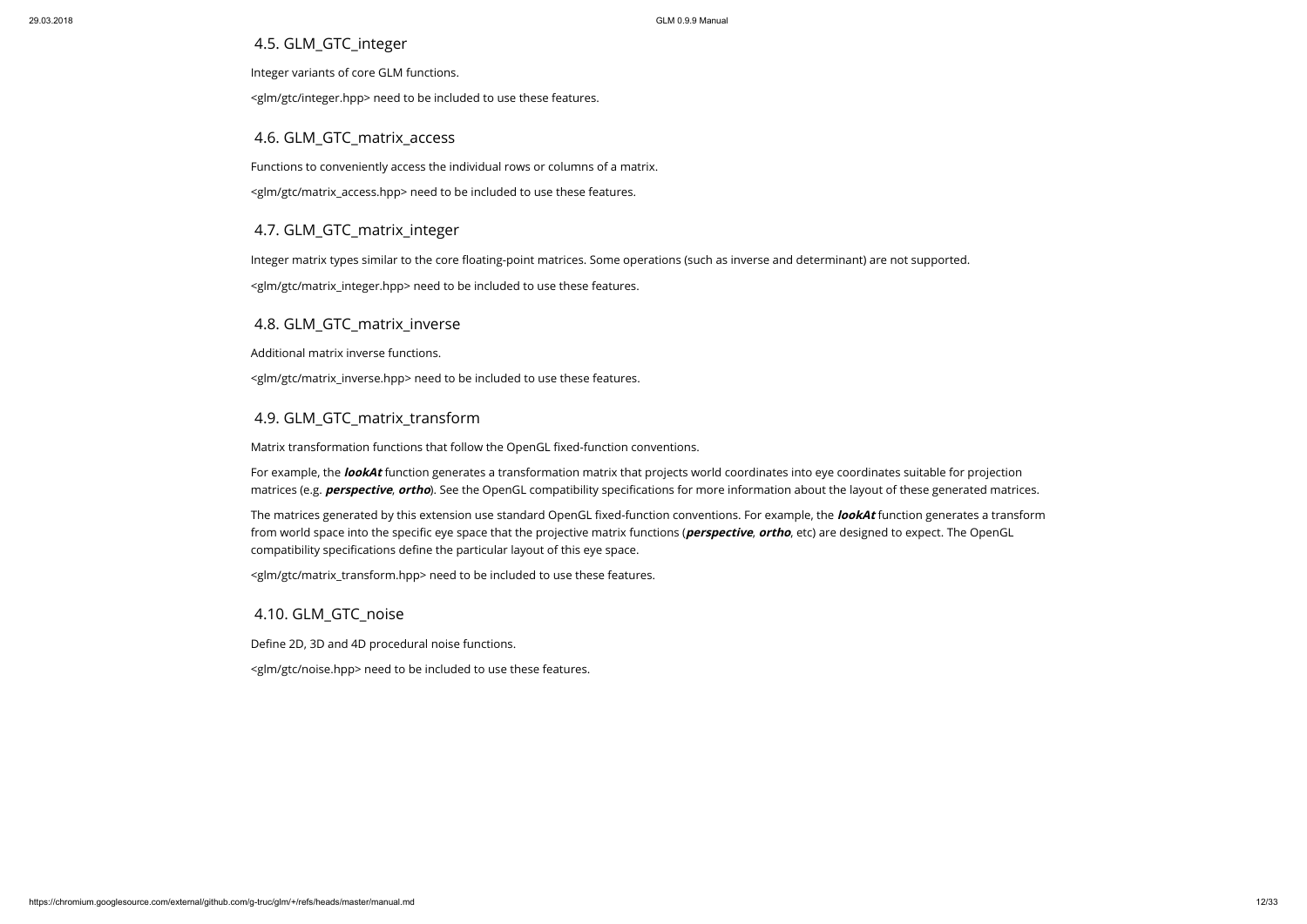

Figure 4.10.1: glm::simplex(glm::vec2(x / 16.f, y / 16.f));



Figure 4.10.2: glm::simplex(glm::vec3(x / 16.f, y / 16.f, 0.5f));



Figure 4.10.3: glm::simplex(glm::vec4(x / 16.f, y / 16.f, 0.5f, 0.5f));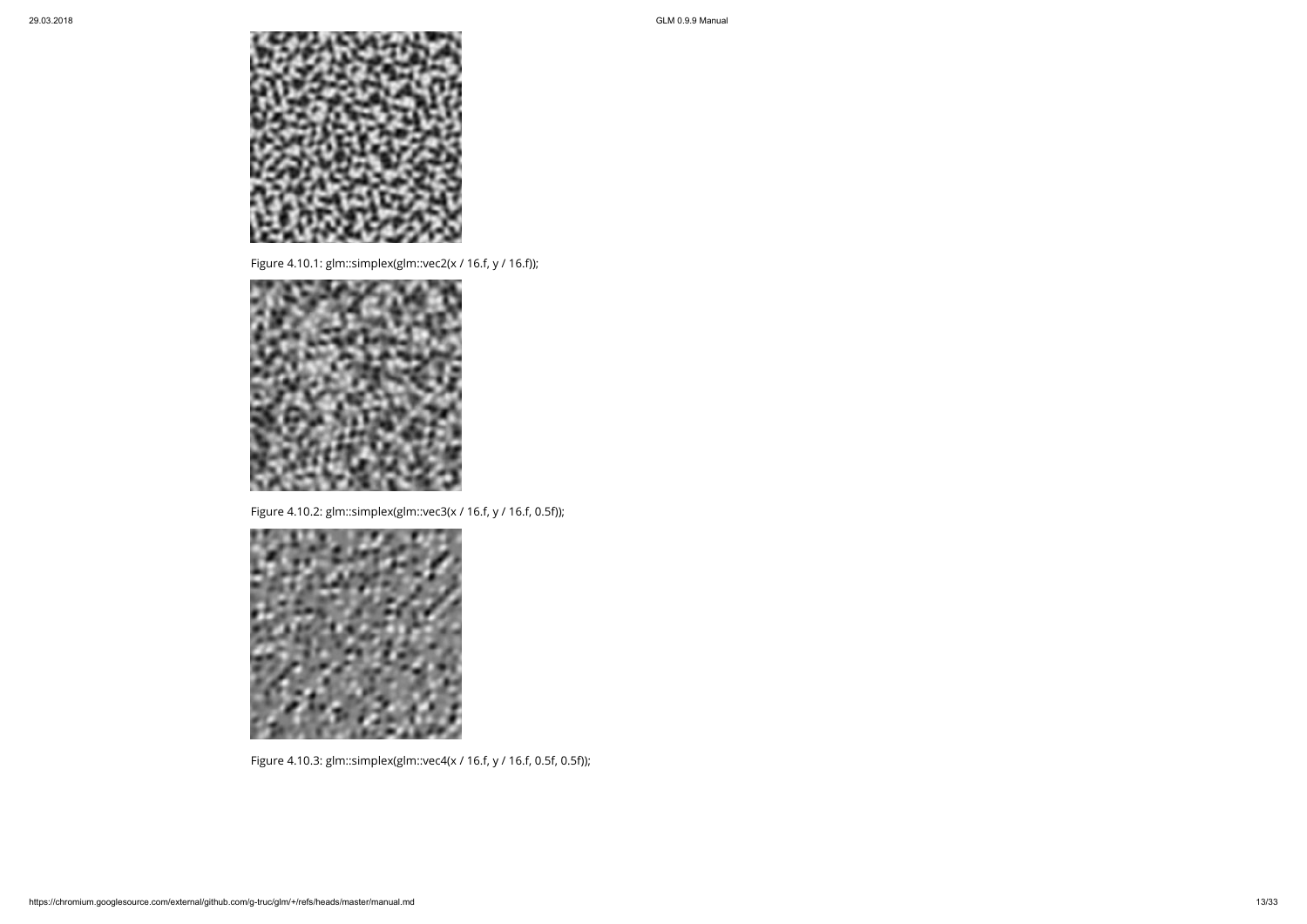

Figure 4.10.4: glm::perlin(glm::vec2(x / 16.f, y / 16.f));



Figure 4.10.5: glm::perlin(glm::vec3(x / 16.f, y / 16.f, 0.5f));



Figure 4.10.6: glm::perlin(glm::vec4(x / 16.f, y / 16.f, 0.5f, 0.5f)));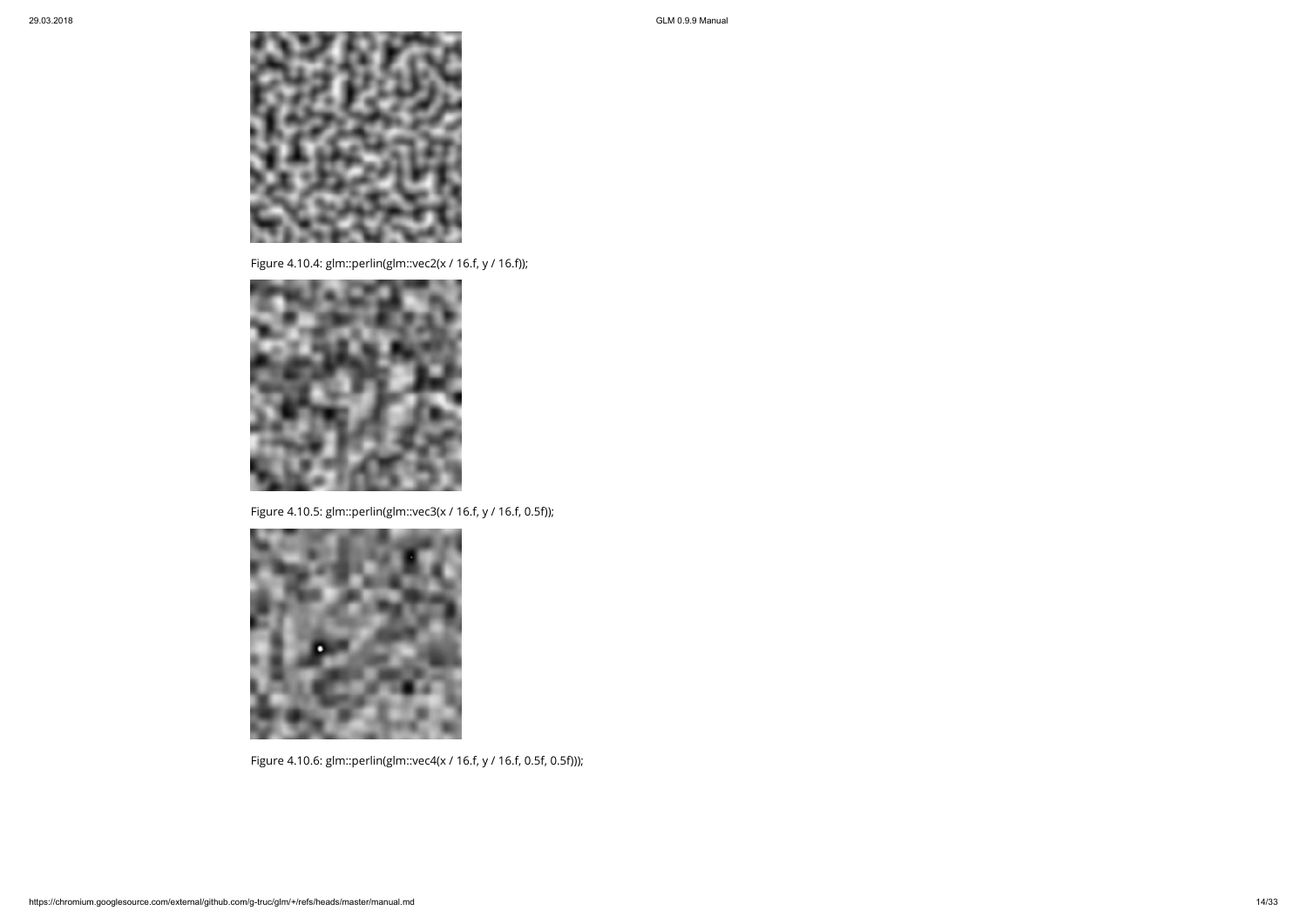

Figure 4.10.7: glm::perlin(glm::vec2(x / 16.f, y / 16.f), glm::vec2(2.0f));



Figure 4.10.8: glm::perlin(glm::vec3(x / 16.f, y / 16.f, 0.5f), glm::vec3(2.0f));



Figure 4.10.9: glm::perlin(glm::vec4(x / 16.f, y / 16.f, glm::vec2(0.5f)), glm::vec4(2.0f));

# <span id="page-14-0"></span>4.11. GLM\_GTC\_packing

Convert scalar and vector types to and from packed formats, saving space at the cost of precision. However, packing a value into a format that it was previously unpacked from is guaranteed to be lossless.

<glm/gtc/packing.hpp> need to be included to use these features.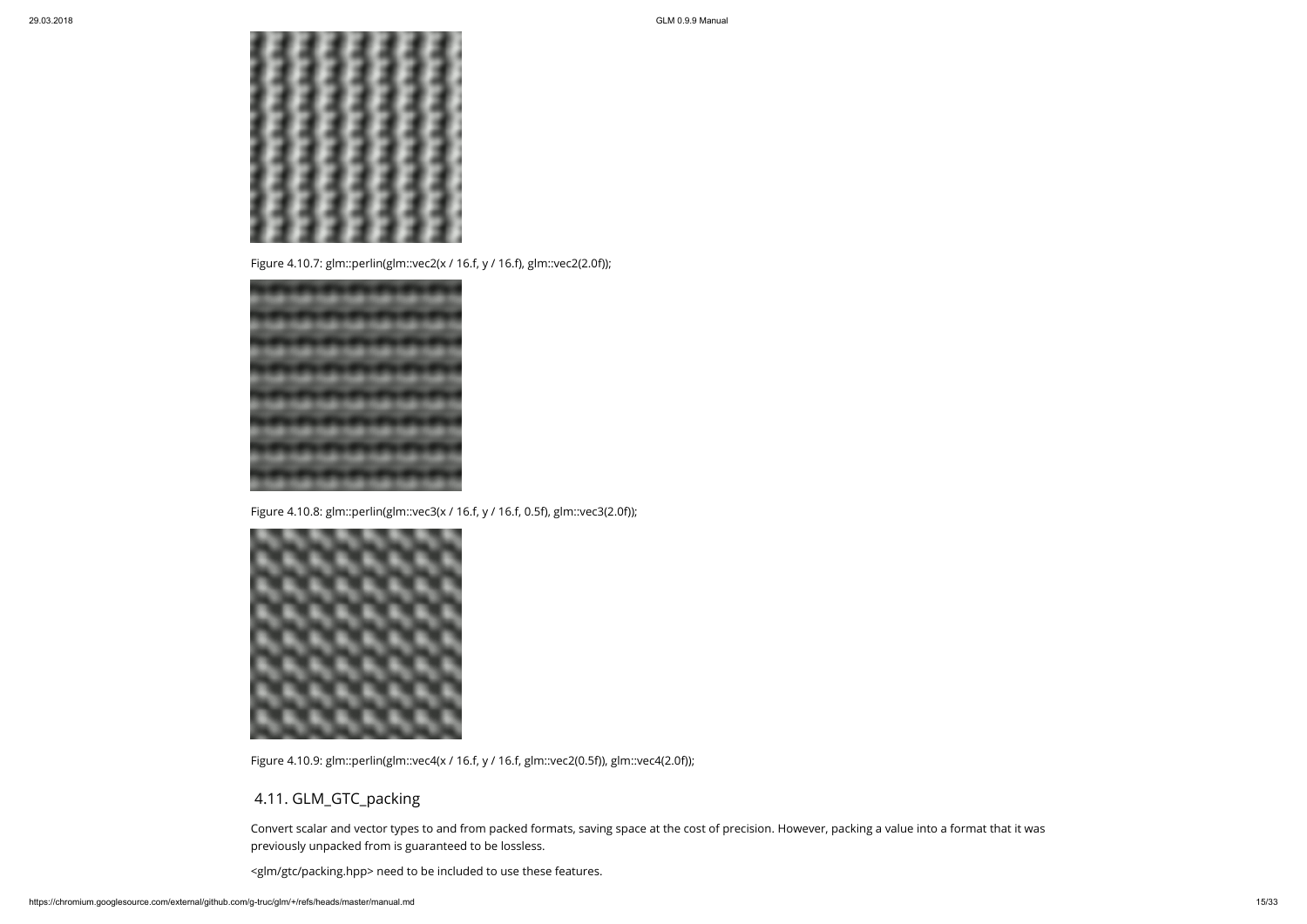# <span id="page-15-0"></span>4.12. GLM\_GTC\_quaternion

Quaternions and operations upon thereof.

<glm/gtc/quaternion.hpp> need to be included to use these features.

# <span id="page-15-1"></span>4.13. GLM\_GTC\_random

Probability distributions in up to four dimensions.

<glm/gtc/random.hpp> need to be included to use these features.



Figure 4.13.1: glm::vec4(glm::linearRand(glm::vec2(-1), glm::vec2(1)), 0, 1);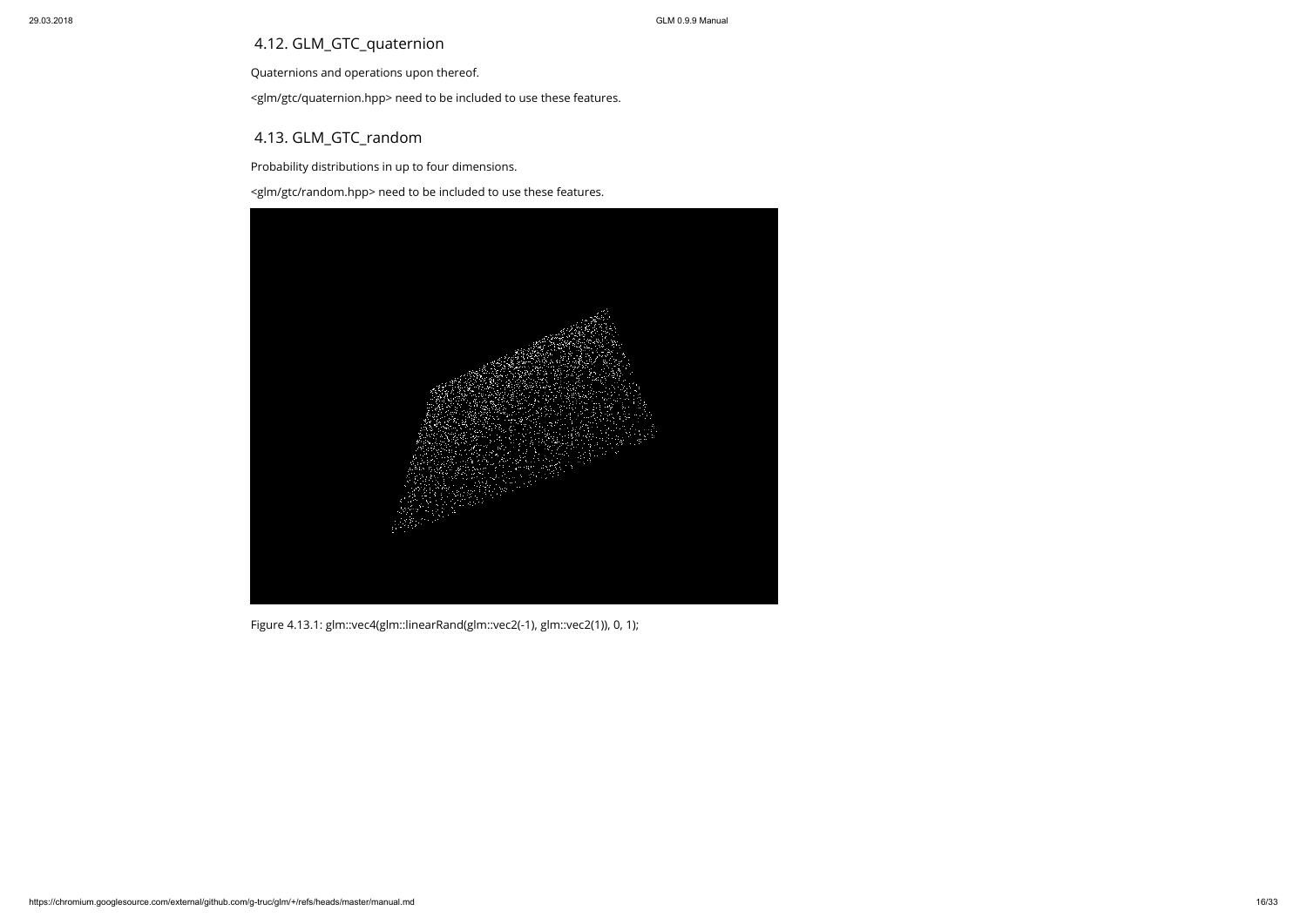

Figure 4.13.2: glm::vec4(glm::circularRand(1.0f), 0, 1);



Figure 4.13.3: glm::vec4(glm::sphericalRand(1.0f), 1);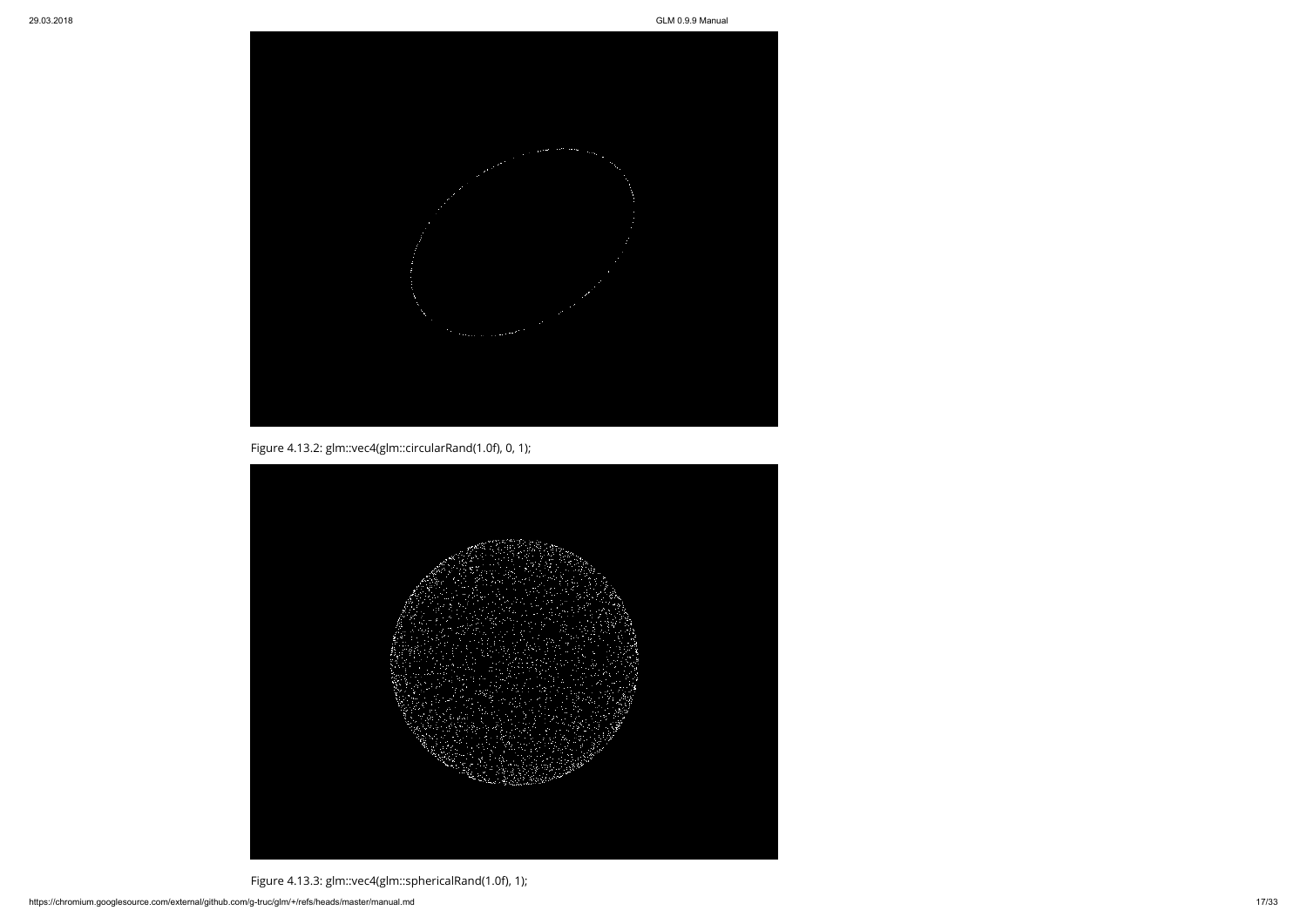

Figure 4.13.4: glm::vec4(glm::diskRand(1.0f), 0, 1);



Figure 4.13.5: glm::vec4(glm::ballRand(1.0f), 1);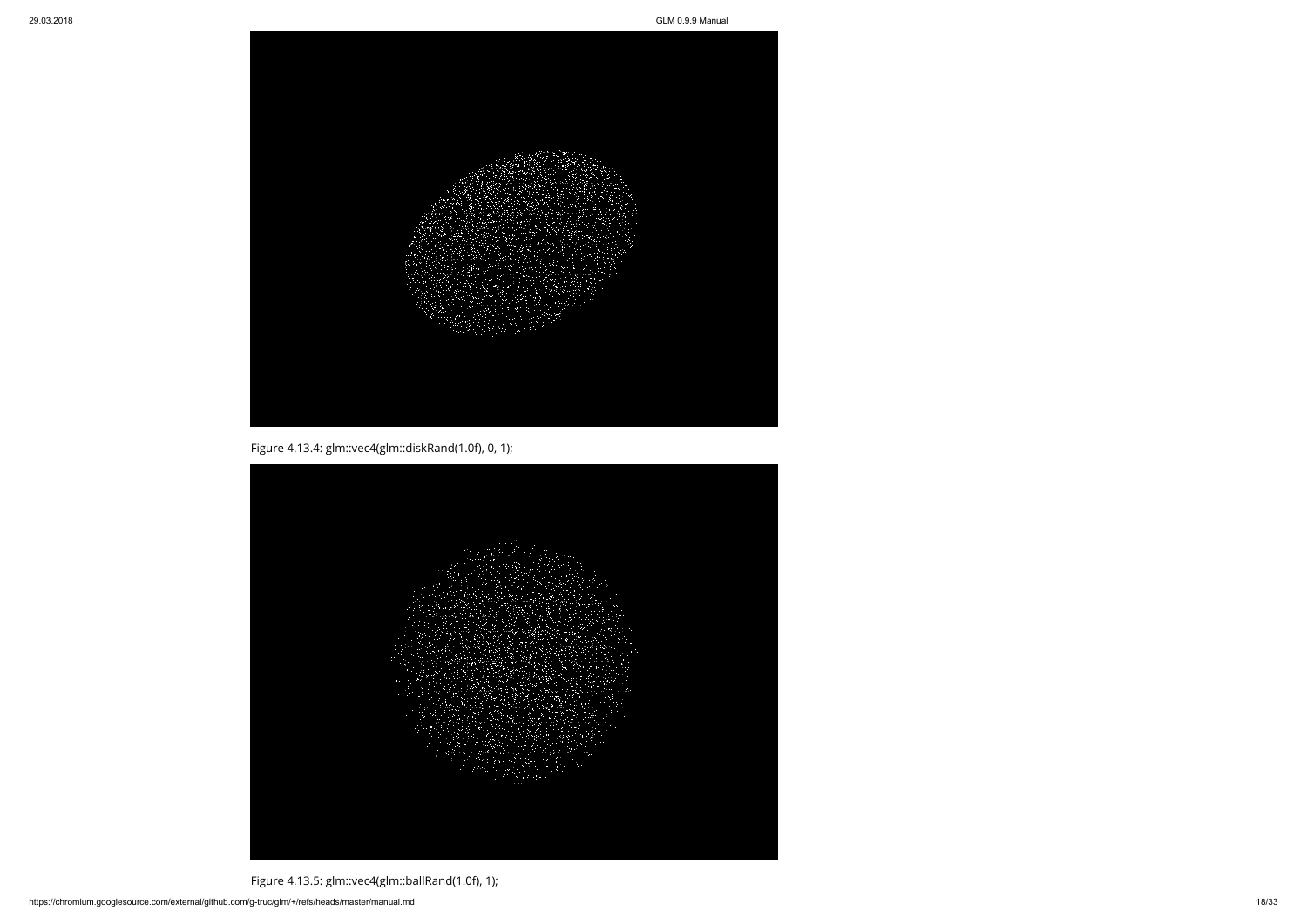

Figure 4.13.6: glm::vec4(glm::gaussRand(glm::vec3(0), glm::vec3(1)), 1);

### <span id="page-18-0"></span>4.14. GLM\_GTC\_reciprocal

Reciprocal trigonometric functions (e.g. secant, cosecant, tangent). <glm/gtc/reciprocal.hpp> need to be included to use the features of this extension.

### <span id="page-18-1"></span>4.15. GLM\_GTC\_round

Various rounding operations and common special cases thereof.

This extension adds defines to set the default precision of each class of types added, in a manner identical to that described in section Default precision.

Available defines for signed 8-bit integer types (glm::i8vec\*):

<glm/gtc/round.hpp> need to be included to use the features of this extension.

# <span id="page-18-2"></span>4.16. GLM\_GTC\_type\_aligned

Aligned vector types.

<glm/gtc/type\_aligned.hpp> need to be included to use the features of this extension.

### <span id="page-18-3"></span>4.17. GLM\_GTC\_type\_precision

Vector and matrix types with defined precisions, e.g. i8vec4, which is a 4D vector of signed 8-bit integers.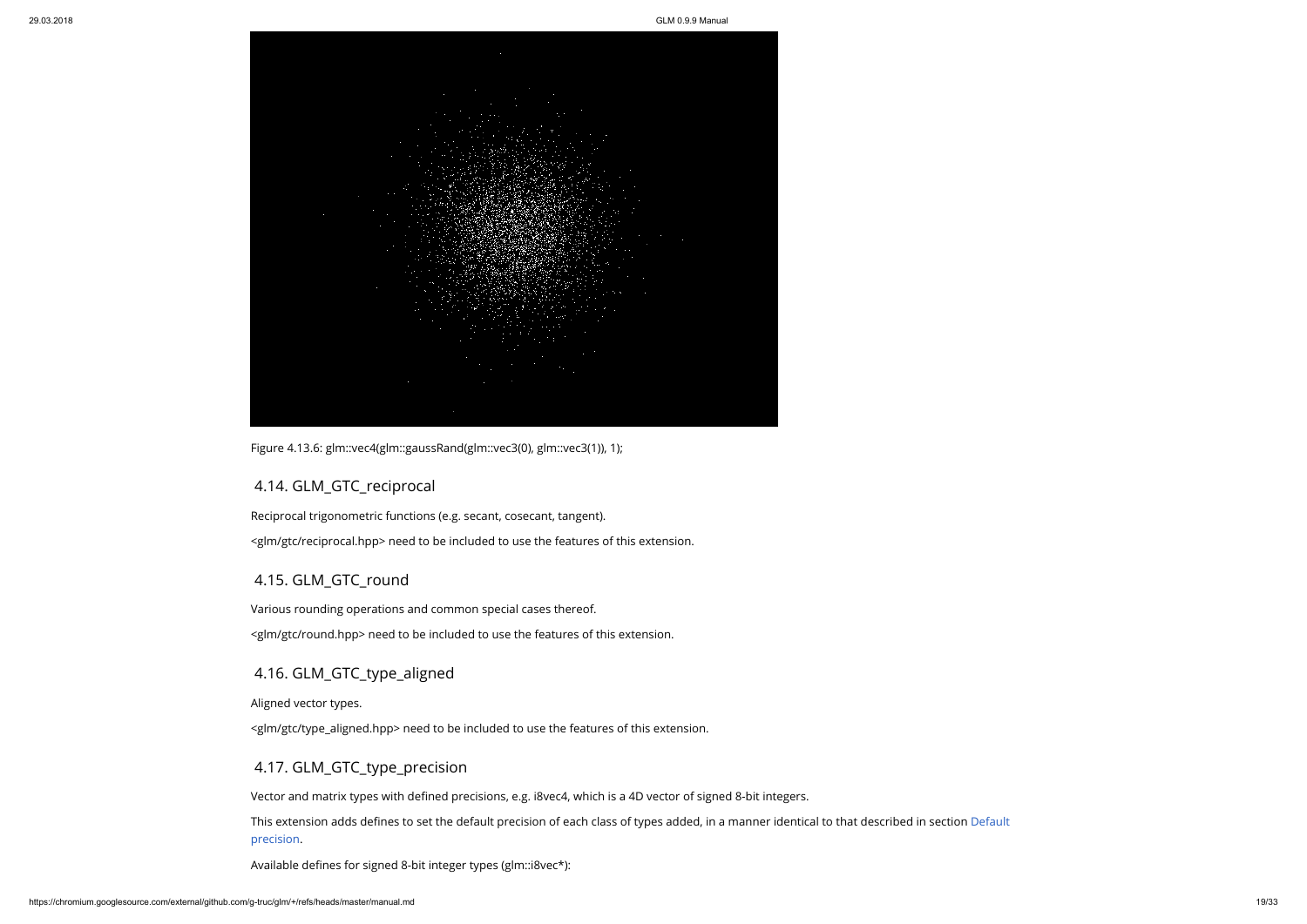- GLM\_PRECISION\_LOWP\_INT8: Low precision
- GLM\_PRECISION\_MEDIUMP\_INT8: Medium precision
- GLM\_PRECISION\_HIGHP\_INT8: High precision (default)

Available defines for unsigned 8-bit integer types (glm::u8vec\*):

- GLM\_PRECISION\_LOWP\_UINT8: Low precision
- GLM\_PRECISION\_MEDIUMP\_UINT8: Medium precision
- GLM\_PRECISION\_HIGHP\_UINT8: High precision (default)

Available defines for signed 16-bit integer types (glm::i16vec\*):

- GLM\_PRECISION\_LOWP\_INT16: Low precision
- GLM\_PRECISION\_MEDIUMP\_INT16: Medium precision
- GLM\_PRECISION\_HIGHP\_INT16: High precision (default)

Available defines for unsigned 16-bit integer types (glm::u16vec\*):

- GLM\_PRECISION\_LOWP\_UINT16: Low precision
- GLM\_PRECISION\_MEDIUMP\_UINT16: Medium precision
- GLM\_PRECISION\_HIGHP\_UINT16: High precision (default)

Available defines for signed 32-bit integer types (glm::i32vec\*):

- GLM\_PRECISION\_LOWP\_INT32: Low precision
- GLM\_PRECISION\_MEDIUMP\_INT32: Medium precision
- GLM\_PRECISION\_HIGHP\_INT32: High precision (default)

Available defines for unsigned 32-bit integer types (glm::u32vec\*):

- GLM\_PRECISION\_LOWP\_INT64: Low precision
- GLM\_PRECISION\_MEDIUMP\_INT64: Medium precision
- GLM\_PRECISION\_HIGHP\_INT64: High precision (default)

Available defines for unsigned 64-bit integer types (glm::u64vec\*):

- GLM\_PRECISION\_LOWP\_FLOAT64: Low precision
- GLM\_PRECISION\_MEDIUMP\_FLOAT64: Medium precision
- GLM\_PRECISION\_HIGHP\_FLOAT64: High precision (default)
- GLM\_PRECISION\_LOWP\_UINT32: Low precision
- GLM\_PRECISION\_MEDIUMP\_UINT32: Medium precision
- GLM\_PRECISION\_HIGHP\_UINT32: High precision (default)

Available defines for signed 64-bit integer types (glm::i64vec\*):

- GLM\_PRECISION\_LOWP\_UINT64: Low precision
- GLM\_PRECISION\_MEDIUMP\_UINT64: Medium precision
- GLM\_PRECISION\_HIGHP\_UINT64: High precision (default)

Available defines for 32-bit floating-point types (glm::f32vec\*, glm::f32mat\*, glm::f32quat):

- GLM\_PRECISION\_LOWP\_FLOAT32: Low precision
- GLM\_PRECISION\_MEDIUMP\_FLOAT32: Medium precision
- GLM\_PRECISION\_HIGHP\_FLOAT32: High precision (default)

Available defines for 64-bit floating-point types (glm::f64vec\*, glm::f64mat\*, glm::f64quat):

<glm/gtc/type\_precision.hpp> need to be included to use the features of this extension.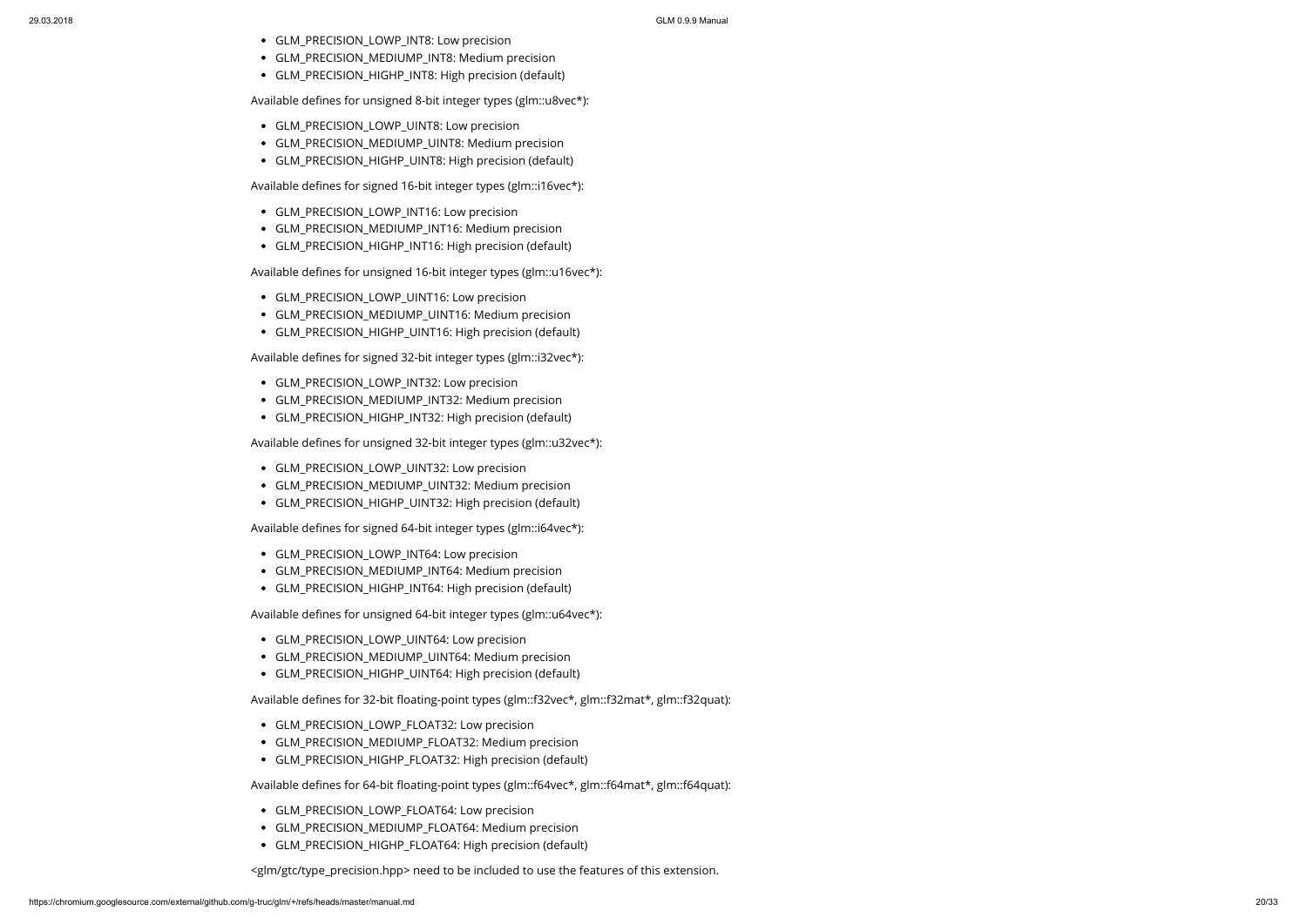# <span id="page-20-0"></span>4.18. GLM\_GTC\_type\_ptr

Facilitate interactions between pointers to basic types (e.g. float\*) and GLM types (e.g. mat4).

This extension defines an overloaded function, glm::value\_ptr, which returns a pointer to the memory layout of any GLM vector or matrix (vec3, mat4, etc.). Matrix types store their values in column-major order. This is useful for uploading data to matrices or for copying data to buffer objects.

```
// GLM_GTC_type_ptr provides a safe solution:
#include <glm/glm.hpp>
#include <glm/gtc/type_ptr.hpp>
void foo()
{
    glm::vec4 v(0.0f);
    glm::mat4 m(1.0f);
    ...
    glVertex3fv(glm::value_ptr(v))
    glLoadMatrixfv(glm::value_ptr(m));
}
// Another solution, this one inspired by the STL:
#include <glm/glm.hpp>
void foo()
{
    glm::vec4 v(0.0f);
    glm::mat4 m(1.0f);...
    glVertex3fv(&v[0]);
    glLoadMatrixfv(&m[0][0]);
}
```
\*Note: It would be possible to implement [glVertex3fv](http://www.opengl.org/sdk/docs/man2/xhtml/glVertex.xml)(glm::vec3(0)) in C++ with the appropriate cast operator that would result as an implicit cast in this example. However cast operators may produce programs running with unexpected behaviours without build error or any form of notification. \*

Measure a function's accuracy given a reference implementation of it. This extension works on floating-point data and provides results in [ULP](http://ljk.imag.fr/membres/Carine.Lucas/TPScilab/JMMuller/ulp-toms.pdf). <glm/gtc/ulp.hpp> need to be included to use these features.

<glm/gtc/type\_ptr.hpp> need to be included to use these features.

### <span id="page-20-1"></span>4.19. GLM\_GTC\_ulp

### <span id="page-20-2"></span>4.20. GLM\_GTC\_vec1

Add \*vec1 types.

<glm/gtc/vec1.hpp> need to be included to use these features.

# <span id="page-20-3"></span>5. OpenGL interoperability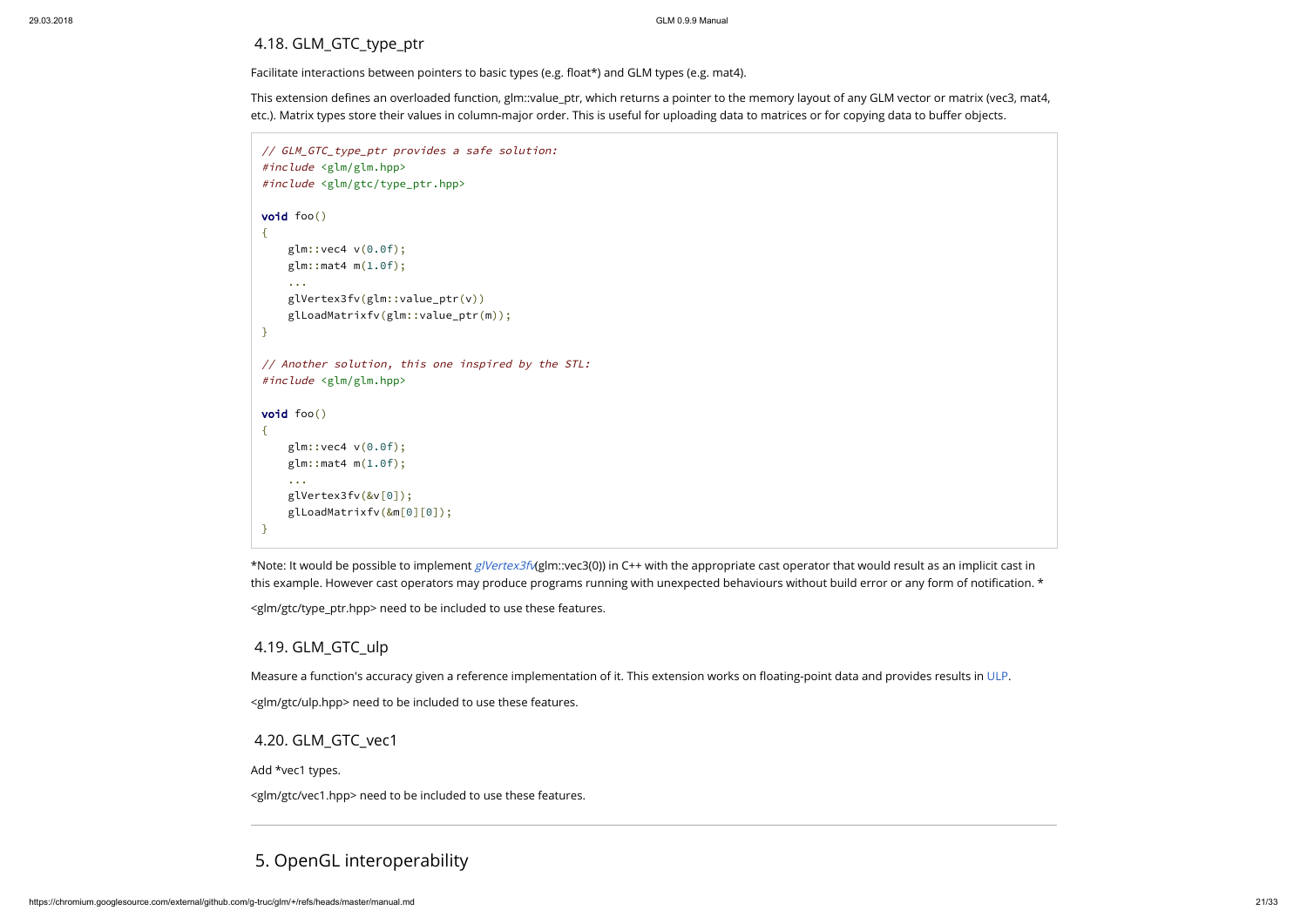### <span id="page-21-0"></span>5.1. GLM replacements for deprecated OpenGL functions

OpenGL 3.1 specification has deprecated some features that have been removed from OpenGL 3.2 core profile specification. GLM provides some replacement functions.

[\\*\\*\\*glRotate{f, d}:\\*\\*\\*](https://www.opengl.org/sdk/docs/man2/xhtml/glRotate.xml)

glm::mat4 glm::rotate(glm::mat4 const& m, float angle, glm::vec3 const& axis); glm::dmat4 glm::rotate(glm::dmat4 const& m, double angle, glm::dvec3 const& axis);

From GLM\_GTC\_matrix\_transform extension: <glm/gtc/matrix\_transform.hpp>

[\\*\\*\\*glScale{f, d}:\\*\\*\\*](http://www.opengl.org/sdk/docs/man2/xhtml/glScale.xml)

glm::mat4 glm::scale(glm::mat4 const& m, glm::vec3 const& factors); glm::dmat4 glm::scale(glm::dmat4 const& m, glm::dvec3 const& factors);

From GLM\_GTC\_matrix\_transform extension: <glm/gtc/matrix\_transform.hpp>

```
***glTranslate{f, d}:***
```
glm::mat4 glm::translate(glm::mat4 const& m, glm::vec3 const& translation); glm::dmat4 glm::translate(glm::dmat4 const& m, glm::dvec3 const& translation);

From GLM\_GTC\_matrix\_transform extension: <glm/gtc/matrix\_transform.hpp>

[\\*\\*\\*glLoadIdentity:\\*\\*\\*](https://www.opengl.org/sdk/docs/man2/xhtml/glLoadIdentity.xml)

```
glm::mat4(1.0) or glm::mat4();
glm::dmat4(1.0) or glm::dmat4();
```
From GLM core library: <glm/glm.hpp>

[\\*\\*\\*glMultMatrix{f, d}:\\*\\*\\*](https://www.opengl.org/sdk/docs/man2/xhtml/glMultMatrix.xml)

```
glm::mat4() * glm::mat4();
glm::dmat4() * glm::dmat4();
```
From GLM core library: <glm/glm.hpp>

```
***glLoadTransposeMatrix{f, d}:***
```

```
glm::transpose(glm::mat4());
glm::transpose(glm::dmat4());
```
From GLM core library: <glm/glm.hpp>

[\\*\\*\\*glMultTransposeMatrix{f, d}:\\*\\*\\*](https://www.opengl.org/sdk/docs/man2/xhtml/glMultTransposeMatrix.xml)

glm::mat4() \* glm::transpose(glm::mat4()); glm::dmat4() \* glm::transpose(glm::dmat4());

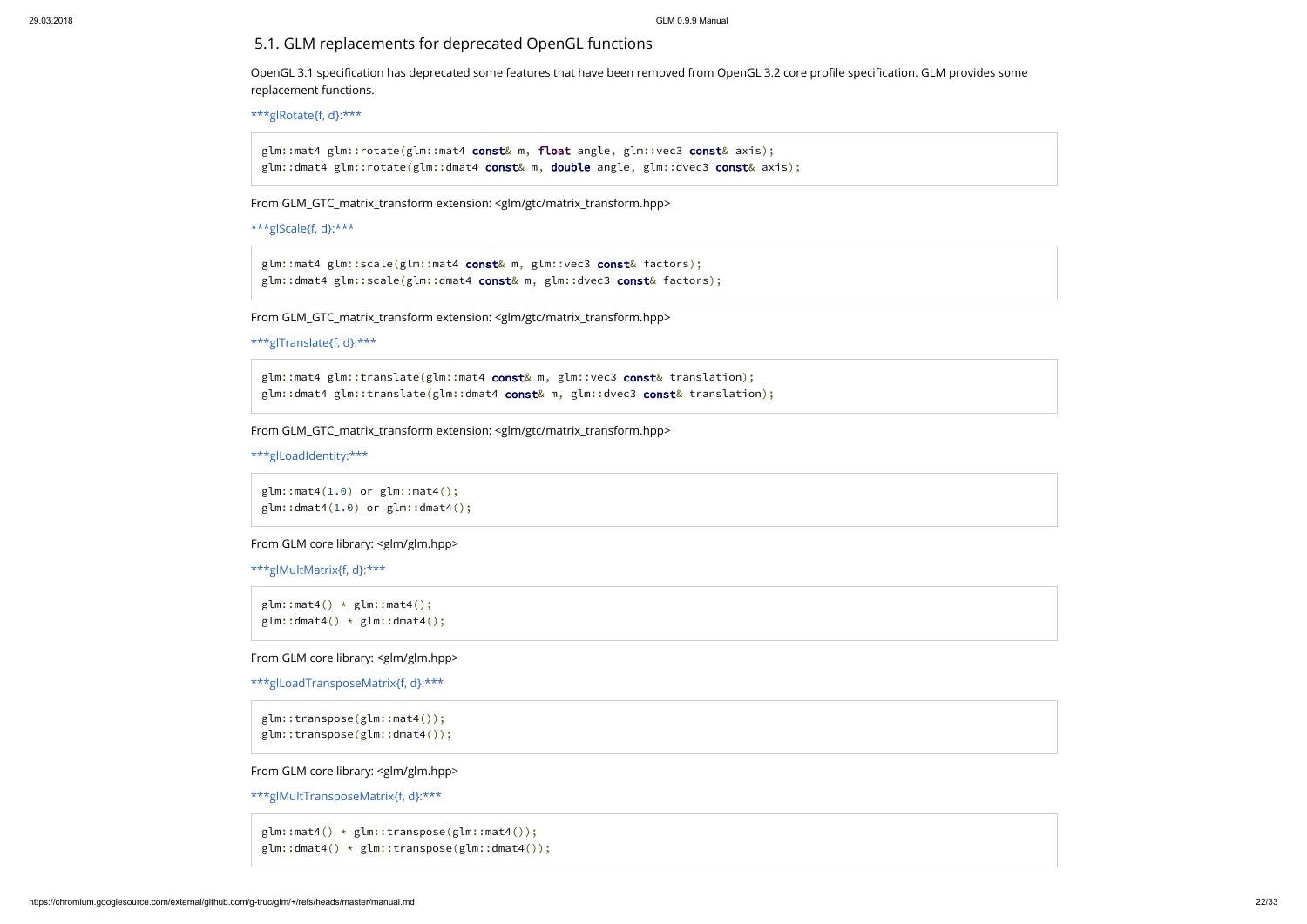glm::mat4 glm::frustum(float left, float right, float bottom, float top, float zNear, float zFar); glm::dmat4 glm::frustum(double left, double right, double bottom, double top, double zNear, double zFar);

From GLM core library: <glm/glm.hpp>

#### [\\*\\*\\*glFrustum:\\*\\*\\*](http://www.opengl.org/sdk/docs/man2/xhtml/glFrustum.xml)

glm::mat4 glm::ortho(float left, float right, float bottom, float top, float zNear, float zFar); glm::dmat4 glm::ortho(double left, double right, double bottom, double top, double zNear, double zFar);

glm::mat4 glm::lookAt(glm::vec3 const& eye, glm::vec3 const& center, glm::vec3 const& up); glm::dmat4 glm::lookAt(glm::dvec3 const& eye, glm::dvec3 const& center, glm::dvec3 const& up);

From GLM\_GTC\_matrix\_transform extension: <glm/gtc/matrix\_transform.hpp>

#### [\\*\\*\\*glOrtho:\\*\\*\\*](https://www.opengl.org/sdk/docs/man2/xhtml/glOrtho.xml)

glm::mat4 perspective(float fovy, float aspect, float zNear, float zFar); glm::dmat4 perspective(double fovy, double aspect, double zNear, double zFar);

From GLM\_GTC\_matrix\_transform extension: <glm/gtc/matrix\_transform.hpp>

### <span id="page-22-0"></span>5.2. GLM replacements for GLU functions

#### [\\*\\*\\*gluLookAt:\\*\\*\\*](https://www.opengl.org/sdk/docs/man2/xhtml/gluLookAt.xml)

glm::mat4 pickMatrix(glm::vec2 const& center, glm::vec2 const& delta, glm::ivec4 const& viewport); glm::dmat4 pickMatrix(glm::dvec2 const& center, glm::dvec2 const& delta, glm::ivec4 const& viewport);

From GLM\_GTC\_matrix\_transform extension: <glm/gtc/matrix\_transform.hpp>

#### [\\*\\*\\*gluOrtho2D:\\*\\*\\*](https://www.opengl.org/sdk/docs/man2/xhtml/gluOrtho2D.xml)

glm::mat4 glm::ortho(float left, float right, float bottom, float top); glm::dmat4 glm::ortho(double left, double right, double bottom, double top);

From GLM\_GTC\_matrix\_transform extension: <glm/gtc/matrix\_transform.hpp>

#### [\\*\\*\\*gluPerspective:\\*\\*\\*](https://www.opengl.org/sdk/docs/man2/xhtml/gluPerspective.xml)

Note that in GLM, fovy is expressed in radians, not degrees.

From GLM\_GTC\_matrix\_transform extension: <glm/gtc/matrix\_transform.hpp>

#### [\\*\\*\\*gluPickMatrix:\\*\\*\\*](https://www.opengl.org/sdk/docs/man2/xhtml/gluPickMatrix.xml)

From GLM\_GTC\_matrix\_transform extension: <glm/gtc/matrix\_transform.hpp>

### [\\*\\*\\*gluProject:\\*\\*\\*](http://www.opengl.org/sdk/docs/man2/xhtml/gluProject.xml)

glm::vec3 project(glm::vec3 const& obj, glm::mat4 const& model, glm::mat4 const& proj, glm::ivec4 const& viewport); glm::dvec3 project(glm::dvec3 const& obj, glm::dmat4 const& model, glm::dmat4 const& proj, glm::ivec4 const& viewport);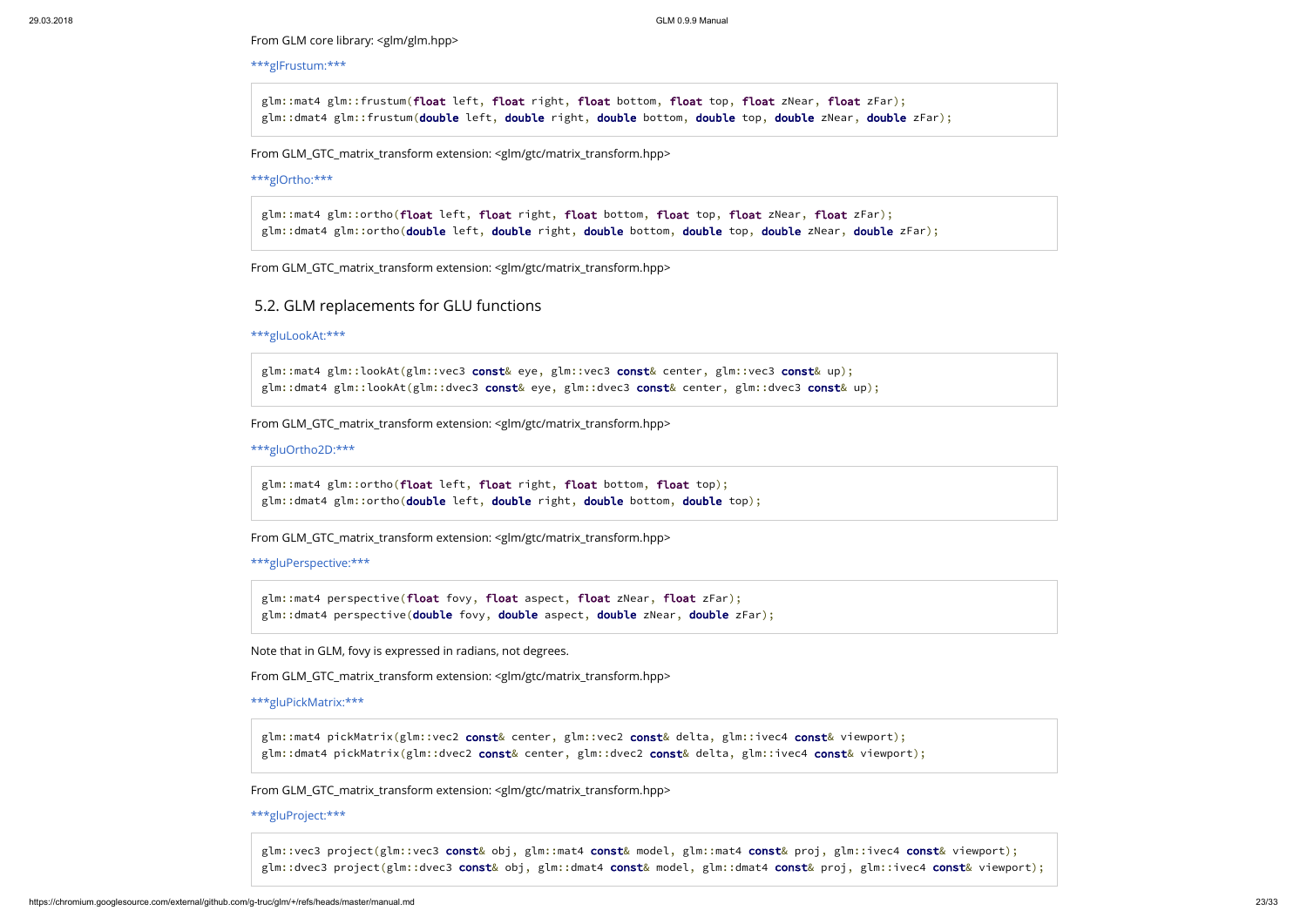| wport);<br>viewport); |  |
|-----------------------|--|
|                       |  |
|                       |  |

From GLM\_GTC\_matrix\_transform extension: <glm/gtc/matrix\_transform.hpp>

### [\\*\\*\\*gluUnProject:\\*\\*\\*](https://www.opengl.org/sdk/docs/man2/xhtml/gluUnProject.xml)

glm::vec3 unProject(glm::vec3 const& win, glm::mat4 const& model, glm::mat4 const& proj, glm::ivec4 const& view glm::dvec3 unProject(glm::dvec3 const& win, glm::dmat4 const& model, glm::dmat4 const& proj, glm::ivec4 const&

From GLM\_GTC\_matrix\_transform extension: <glm/gtc/matrix\_transform.hpp>

## <span id="page-23-0"></span>6. Known issues

This section reports GLSL features that GLM can't accurately emulate due to language restrictions.

GLM supports GLSL precision qualifiers through prefixes instead of qualifiers. For example, GLM exposes \verb|lowp\_vec4|, \verb|mediump\_vec4| and \verb|highp\_vec4| as variations of \verb|vec4|.

### <span id="page-23-1"></span>6.1. not function

Similarly to GLSL, GLM precision qualifiers are used to trade precision of operations in term of [ULPs](http://en.wikipedia.org/wiki/Unit_in_the_last_place) for better performance. By default, all the types use high precision.

The GLSL function 'not' is a keyword in C++. To prevent name collisions and ensure a consistent API, the name not\_ (note the underscore) is used instead.

### <span id="page-23-2"></span>6.2. Precision qualifiers support

```
// Using precision qualifier in GLSL:
ivec3 foo(in vec4 v)
{
   highp vec4 a = v;
   mediump vec4 b = a;
   lowp ivec3 c = ivec3(b);
    return c;
}
// Using precision qualifier in GLM:
#include <glm/glm.hpp>
ivec3 foo(const vec4 & v)
{
   highp_vec4 a = v;
    medium_vec4 b = a;
   lowp_ivec3 c = glm::ivec3(b);return c;
}
```
The syntax for default precision specifications in GLM differs from that in GLSL; for more information, see section Default Precision.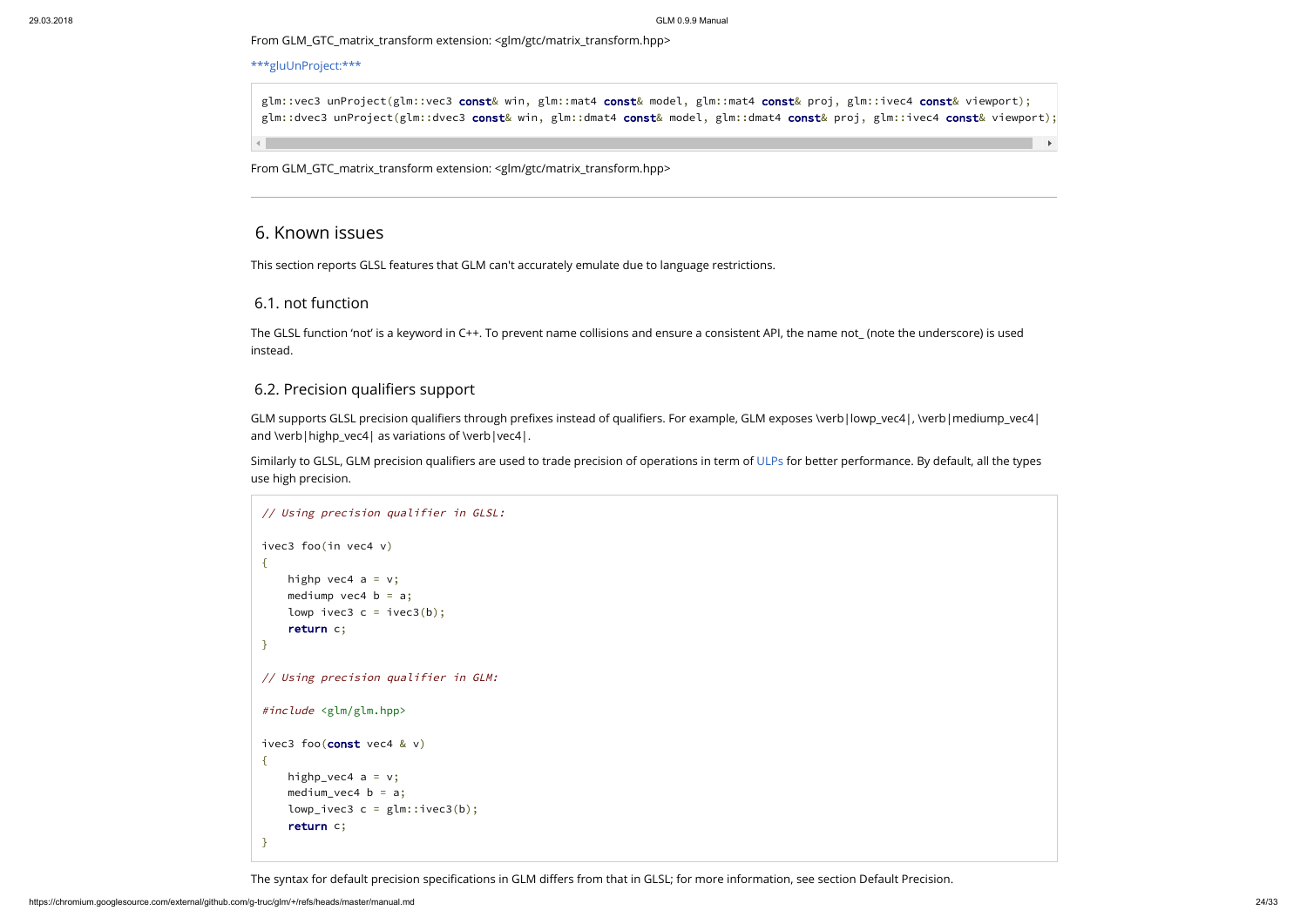Following GLSL conventions is a really strict policy of GLM. It has been designed following the idea that everyone does its own math library with his own conventions. The idea is that brilliant developers (the OpenGL ARB) worked together and agreed to make GLSL. Following GLSL conventions is a way to find consensus. Moreover, basically when a developer knows GLSL, he knows GLM.

# <span id="page-24-0"></span>7. FAQ

### <span id="page-24-1"></span>7.1 Why GLM follows GLSL specification and conventions?

### <span id="page-24-2"></span>7.2. Does GLM run GLSL program?

No, GLM is a C++ implementation of a subset of GLSL.

GTX extensions are qualified to be experimental extensions. In GLM this means that these extensions might change from version to version without any restriction. In practice, it doesn't really change except time to time. GTC extensions are stabled, tested and perfectly reliable in time. Many GTX extensions extend GTC extensions and provide a way to explore features and implementations and APIs and then are promoted to GTC extensions. This is fairly the way OpenGL features are developed; through extensions.

Stating with GLM 0.9.9, to use experimental extensions, an application must define GLM\_ENABLE\_EXPERIMENTAL.

### <span id="page-24-3"></span>7.3. Does a GLSL compiler build GLM codes?

No, this is not what GLM attends to do.

### <span id="page-24-4"></span>7.4. Should I use 'GTX' extensions?

The Doxygen generated documentation includes a complete list of all extensions available. Explore this [API documentation](http://glm.g-truc.net/html/index.html) to get a complete view of all GLM capabilities!

NO! Chances are that if using namespace glm; is called, especially in a header file, name collisions will happen as GLM is based on GLSL which uses common tokens for types and functions. Avoiding using namespace glm; will a higher compatibility with third party library and SDKs.

### <span id="page-24-5"></span>7.5. Where can I ask my questions?

A good place is stackoverflow using the GLM tag.

### <span id="page-24-6"></span>7.6. Where can I find the documentation of extensions?

### <span id="page-24-7"></span>7.7. Should I use 'using namespace glm;'?

### <span id="page-24-8"></span>7.8. Is GLM fast?

GLM is mainly designed to be convenient and that's why it is written against the GLSL specification.

Following the Pareto principle where 20% of the code consumes 80% of the execution time, GLM operates perfectly on the 80% of the code that consumes 20% of the performances. Furthermore, thanks to the lowp, mediump and highp qualifiers, GLM provides approximations which trade precision for performance. Finally, GLM can automatically produce SIMD optimized code for functions of its implementation.

However, on performance critical code paths, we should expect that dedicated algorithms should be written to reach peak performance.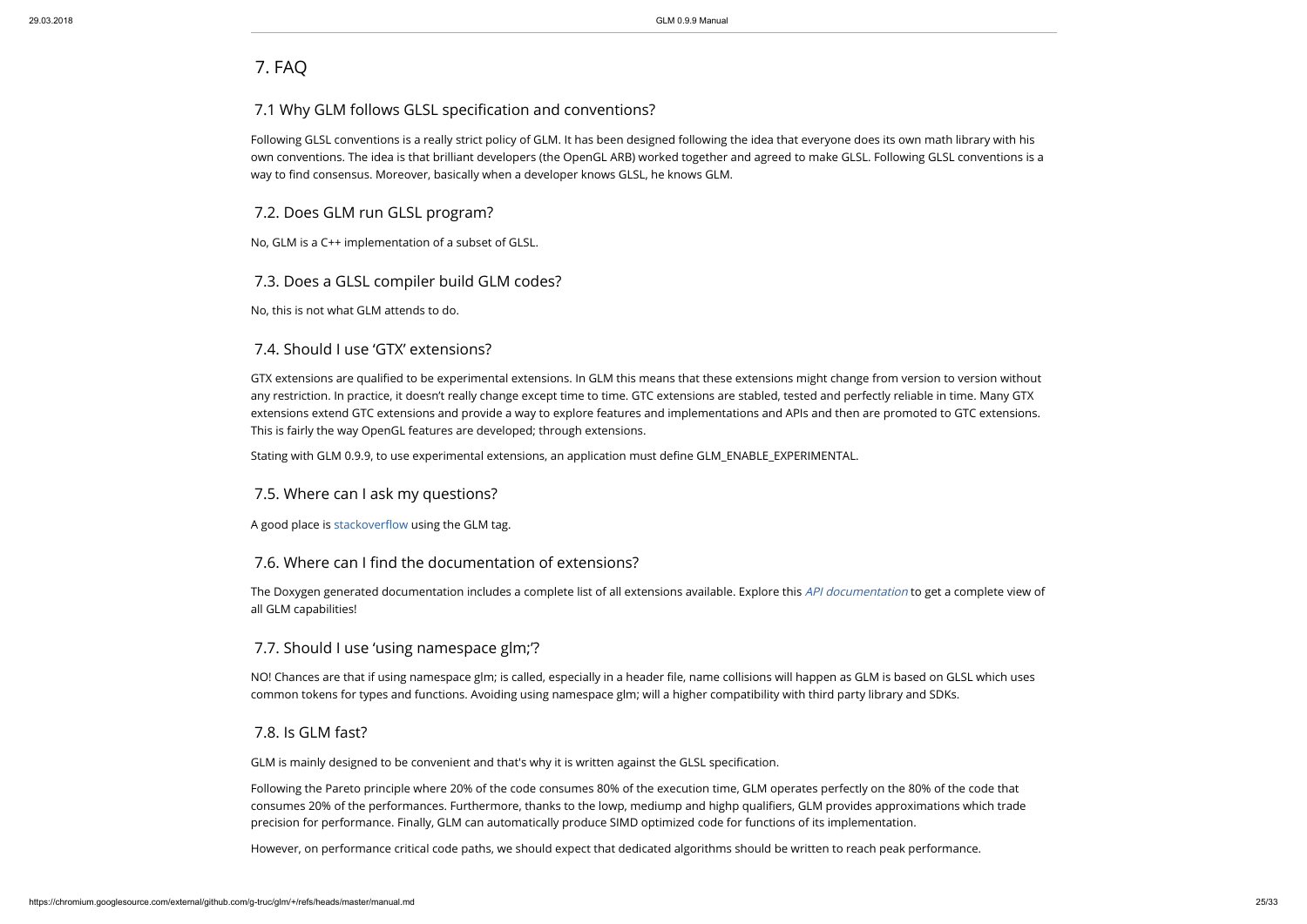### <span id="page-25-0"></span>7.9. When I build with Visual C++ with /W4 warning level, I have warnings...

You should not have any warnings even in /W4 mode. However, if you expect such level for your code, then you should ask for the same level to the compiler by at least disabling the Visual C++ language extensions (/Za) which generates warnings when used. If these extensions are enabled, then GLM will take advantage of them and the compiler will generate warnings.

### <span id="page-25-1"></span>7.10. Why some GLM functions can crash because of division by zero?

GLM functions crashing is the result of a domain error. Such behavior follows the precedent set by C and C++'s standard library. For example, it's a domain error to pass a null vector (all zeroes) to glm::normalize function, or to pass a negative number into std::sqrt.

GLM has some C++ constant expressions support. However, GLM automatically detects the use of SIMD instruction sets through compiler arguments to populate its implementation with SIMD intrinsics. Unfortunately, GCC and Clang doesn't support SIMD instrinsics as constant expressions. To allow constant expressions on all vectors and matrices types, define GLM\_FORCE\_PURE before including GLM headers.

## <span id="page-25-2"></span>7.11. What unit for angles is used in GLM?

GLSL is using radians but GLU is using degrees to express angles. This has caused GLM to use inconsistent units for angles. Starting with GLM 0.9.6, all GLM functions are using radians. For more information, follow the [link](http://www.g-truc.net/post-0693.html#menu).

## <span id="page-25-3"></span>7.12. Windows headers cause build errors...

Some Windows headers define min and max as macros which may cause compatibility with third party libraries such as GLM. It is highly recommended to define NOMINMAX before including Windows headers to workaround this issue. To workaround the incompatibility with these macros, GLM will systematically undef these macros if they are defined.

## <span id="page-25-4"></span>7.13. Constant expressions support

# <span id="page-25-5"></span>8. Code samples

This series of samples only shows various GLM features without consideration of any sort.

# <span id="page-25-6"></span>8.1. Compute a triangle normal

| #include <glm glm.hpp=""> // vec3 normalize cross</glm>                                                                                                                   |
|---------------------------------------------------------------------------------------------------------------------------------------------------------------------------|
| glm::vec3 computeNormal(glm::vec3 const& a, glm::vec3 const& b, glm::vec3 const& c)<br>$\{$                                                                               |
| return glm::normalize(glm::cross(c - a, b - a));<br>$\mathcal{F}$                                                                                                         |
| // A much faster but less accurate alternative:<br>#include <glm glm.hpp=""> // vec3 cross<br/>#include <glm fast_square_root.hpp="" gtx=""> // fastNormalize</glm></glm> |
| glm::vec3 computeNormal(glm::vec3 const& a, glm::vec3 const& b, glm::vec3 const& c)<br>$\{$                                                                               |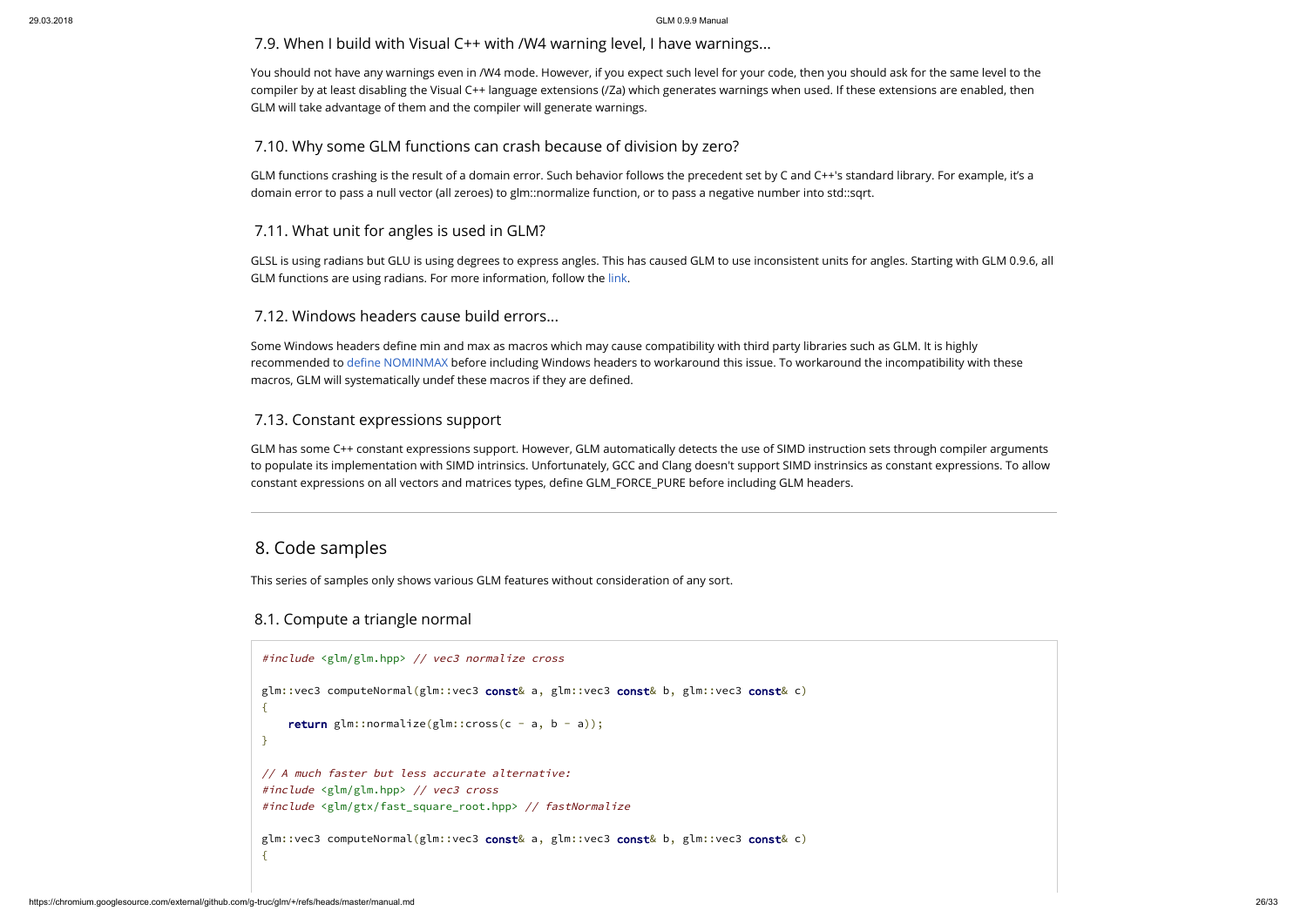return glm::fastNormalize(glm::cross(c - a, b - a));

}

### <span id="page-26-0"></span>8.2. Matrix transform

```
#include <glm/glm.hpp> // vec3, vec4, ivec4, mat4
#include <glm/gtc/matrix_transform.hpp> // translate, rotate, scale, perspective
#include <glm/gtc/type_ptr.hpp> // value_ptr
void setUniformMVP(GLuint Location, glm::vec3 const& Translate, glm::vec3 const& Rotate)
{
    glm::mat4 Projection = glm::perspective(45.0f, 4.0f / 3.0f, 0.1f, 100.f);
    glm::mat4 ViewTranslate = glm::translate(
        glm::mat4(1.0f), Translate);
    glm::mat4 ViewRotateX = glm::rotate(
        ViewTranslate, Rotate.y, glm::vec3(-1.0f, 0.0f, 0.0f));
    glm::mat4 View = glm::rotate(ViewRotateX,
        Rotate.x, glm::vec3(0.0f, 1.0f, 0.0f));
    glm::mat4 Model = glm::scale(
        glm::mat4(1.0f), glm::vec3(0.5f));
    glm::mat4 MVP = Projection \star View \star Model;
    glUniformMatrix4fv(Location, 1, GL_FALSE, glm::value_ptr(MVP));
}
```
### <span id="page-26-1"></span>8.3. Vector types

```
#include <glm/glm.hpp> // vec2
#include <glm/gtc/type_precision.hpp> // hvec2, i8vec2, i32vec2
std::size_t const VertexCount = 4;
// Float quad geometry
std::size_t const PositionSizeF32 = VertexCount \star sizeof(glm::vec2);
glm::vec2 const PositionDataF32[VertexCount] =
{
    glm::vec2(-1.0f,-1.0f),
    glm::vec2( 1.0f,-1.0f),
    glm::vec2( 1.0f, 1.0f),
    glm::vec2(-1.0f, 1.0f)
};
// Half-float quad geometry
std::size_t const PositionSizeF16 = VertexCount * sizeof(glm::hvec2);
glm::hvec2 const PositionDataF16[VertexCount] =
{
    glm::hvec2(-1.0f, -1.0f),
    glm::hvec2( 1.0f, -1.0f),
    glm::hvec2( 1.0f, 1.0f),
    glm::hvec2(-1.0f, 1.0f)
```
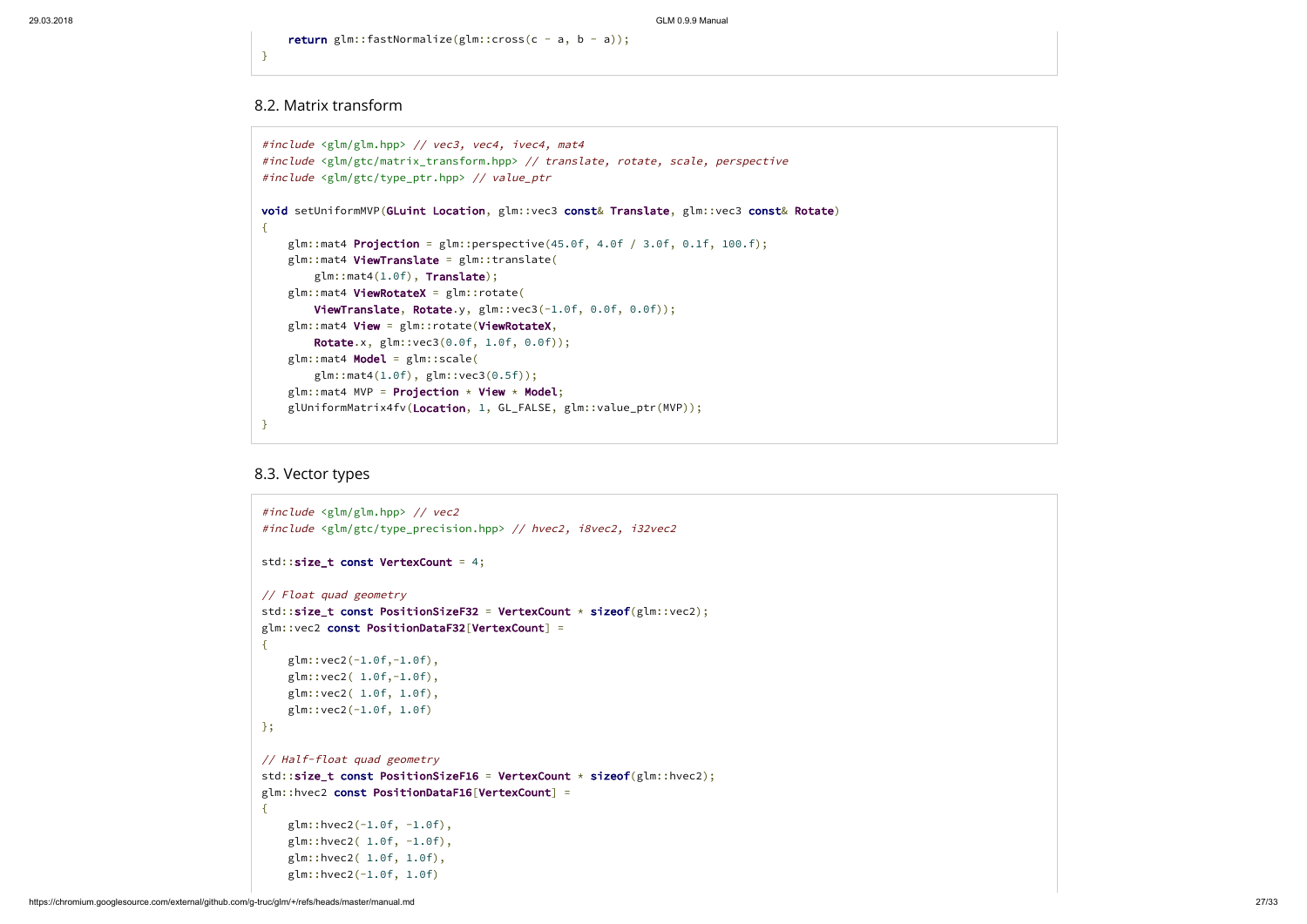};

```
#include <glm/glm.hpp> // vec3 normalize reflect dot pow
#include <glm/gtc/random.hpp> // ballRand
// vecRand3, generate a random and equiprobable normalized vec3
glm::vec3 lighting(intersection const& Intersection, material const& Material, light const& Light, glm::vec3 const& View)
{
    glm::vec3 Color = glm::vec3(0.0f);
    glm::vec3 LightVertor = glm::normalize(
       Light.position() - Intersection.globalPosition() +
        glm::ballRand(0.0f, Light.inaccuracy());
   if(!shadow(Intersection.globalPosition(), Light.position(), LightVertor))
    {
        float Diffuse = glm::dot(Intersection.normal(), LightVector);
        if(Diffuse < l;= 0.0f)return Color;
        if(Material.isDiffuse())
            Color += Light.color() \star Material.diffuse() \star Diffuse;
       if(Material.isSpecular())
        {
            glm::vec3 Reflect = glm::reflect(-LightVector, Intersection.normal());
            float Dot = glm::dot(Reflect, View);
            float Base = Dot > 0.0f ? Dot : 0.0f;
            float Specular = glm::pow(Base, Material.exponent());
```

```
// 8 bits signed integer quad geometry
std::size_t const PositionSizeI8 = VertexCount \star sizeof(glm::i8vec2);
glm::i8vec2 const PositionDataI8[VertexCount] =
\{glm::i8vec2(-1,-1),glm::i8vec2( 1,-1),
    glm::i8vec2( 1, 1),
    glm::i8vec2(-1, 1)};
// 32 bits signed integer quad geometry
std::size_t const PositionSizeI32 = VertexCount \star sizeof(glm::i32vec2);
glm::i32vec2 const PositionDataI32[VertexCount] =
{
    glm::i32vec( -1, -1),glm::i32vec2( 1,-1),
    glm::i32vec2( 1, 1),
    glm::i32vec2(-1, 1)
};
```
## <span id="page-27-0"></span>8.4. Lighting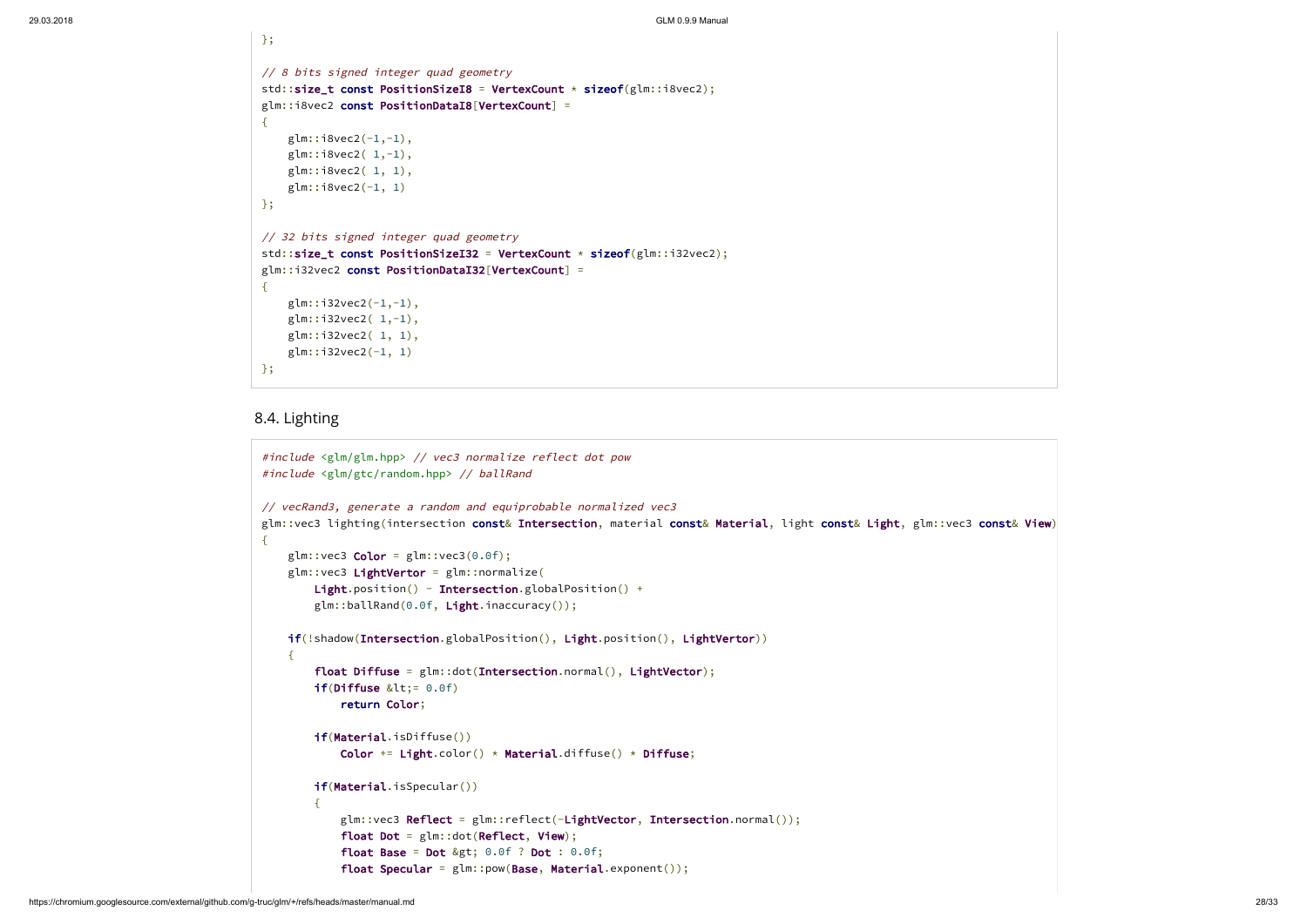

# <span id="page-28-0"></span>9. References

# <span id="page-28-1"></span>9.1. OpenGL specifications

- OpenGL 4.3 core specification
- GLSL 4.30 specification (2) width="2.85972222222222222in" height="1.60833333333333334in"}- GLU 1.3 specification

### <span id="page-28-2"></span>9.2. External links

• GLM on stackoverflow

# <span id="page-28-3"></span>9.3. Projects using GLM

### [Leo's Fortune](http://www.leosfortune.com/)

"I just returned home to find all my gold has been stolen! For some devious purpose, the thief has dropped pieces of my gold like breadcrumbs through the woods."

Leo's Fortune is a platform adventure game where you hunt down the cunning and mysterious thief that stole your gold. Available on PS4, Xbox One, PC, Mac, iOS and Android.

Beautifully hand-crafted levels bring the story of Leo to life in this epic adventure.

"Despite this pickle of a trap, I am left with no choice but to follow the trail."

"Whatever lies ahead, I must recover my fortune." -Leopold



|                | Color += Material.specular() $\setminus *$ Specular; |
|----------------|------------------------------------------------------|
|                |                                                      |
|                |                                                      |
|                |                                                      |
|                | return Color;                                        |
|                |                                                      |
|                |                                                      |
| $\blacksquare$ |                                                      |
|                |                                                      |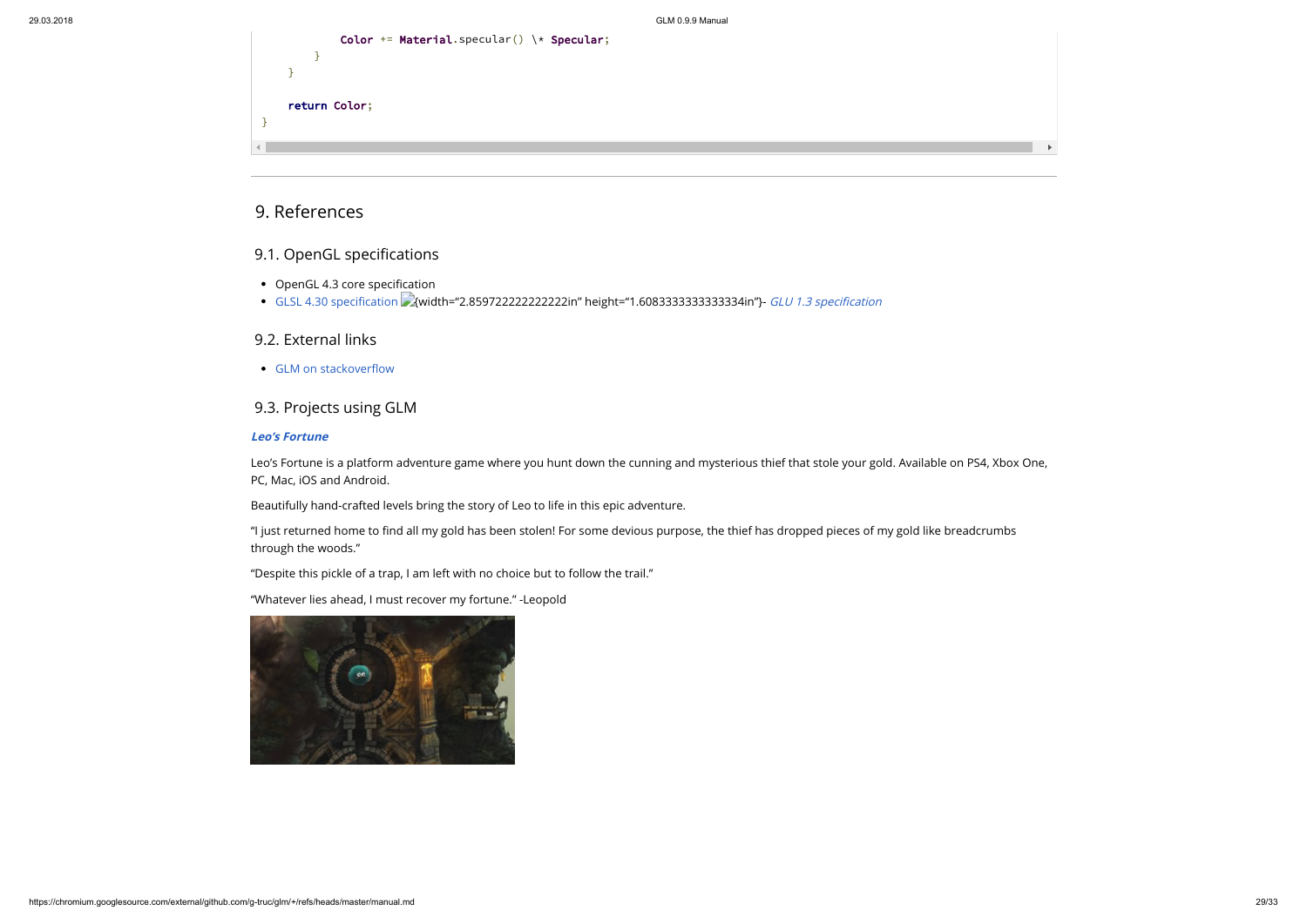

### [OpenGL 4.0 Shading Language Cookbook](http://www.packtpub.com/opengl-4-0-shading-language-cookbook/book?tag=rk/opengl4-abr1/0811)

A set of recipes that demonstrates a wide of techniques for producing high-quality, real-time 3D graphics with GLSL 4.0, such as:

- Using GLSL 4.0 to implement lighting and shading techniques.
- Using the new features of GLSL 4.0 including tessellation and geometry shaders.
- Using textures in GLSL as part of a wide variety of techniques from basic texture mapping to deferred shading.

A 3D planetary engine for seamless planet rendering from space down to the surface. Can use arbitrary resolution of elevation data, refining it to centimetre resolution using fractal algorithms.



Simple, easy-to-follow examples with GLSL source code are provided, as well as a basic description of the theory behind each technique.



### **[Outerra](http://outerra.com/)**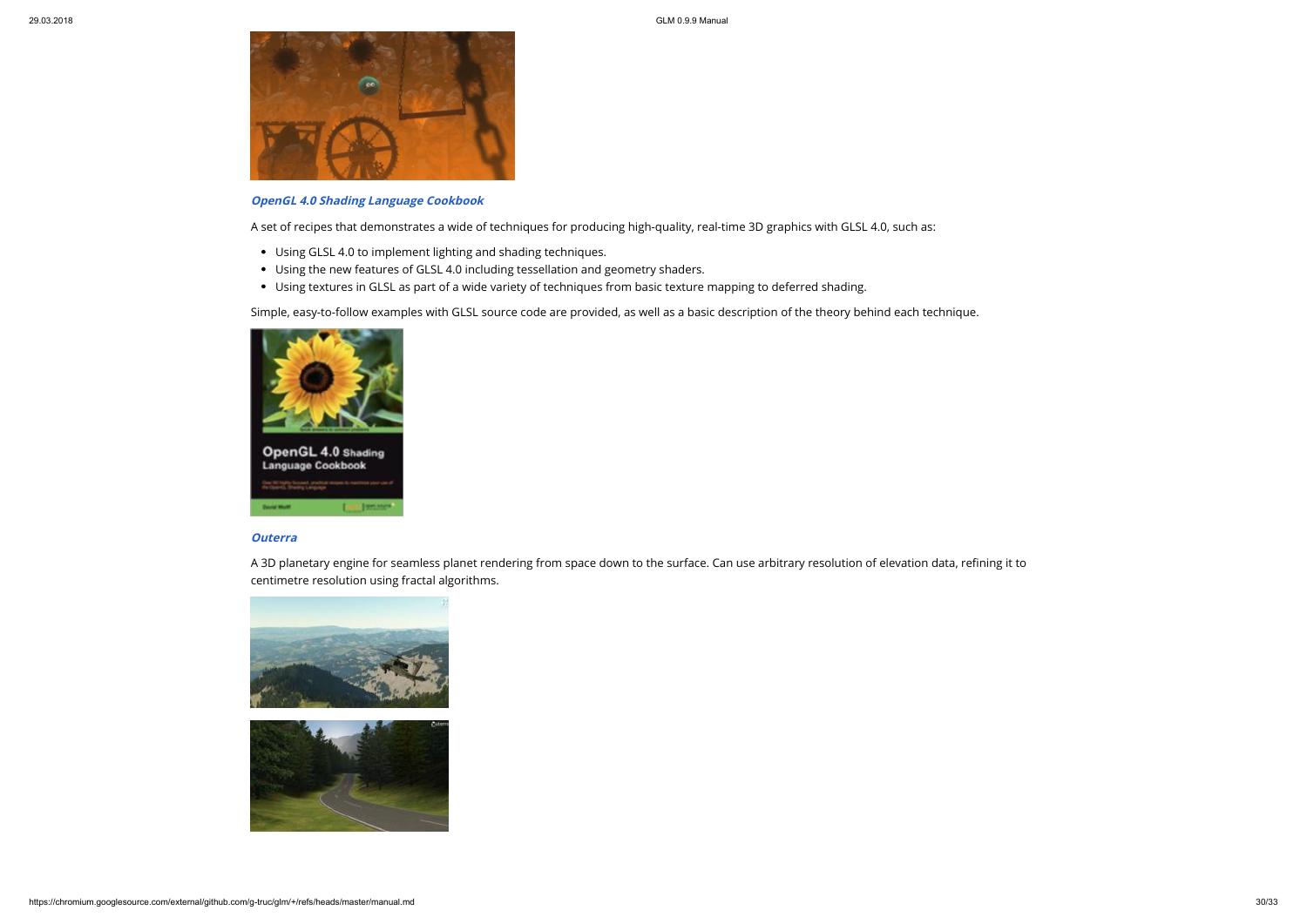

### [Falcor](https://github.com/NVIDIA/Falcor)

Cinder is a C++ library for programming with aesthetic intent - the sort of development often called creative coding. This includes domains like graphics, audio, video, and computational geometry. Cinder is cross-platform, with official support for OS X, Windows, iOS, and WinRT.

Real-time rendering research framework by NVIDIA.

### **[Cinder](https://libcinder.org/)**

Cinder is a free and open source library for professional-quality creative coding in C++.

Cinder is production-proven, powerful enough to be the primary tool for professionals, but still suitable for learning and experimentation. Cinder is released under the [2-Clause BSD License.](http://opensource.org/licenses/BSD-2-Clause)



### [opencloth](http://code.google.com/p/opencloth/)

A collection of source codes implementing cloth simulation algorithms in OpenGL.

Simple, easy-to-follow examples with GLSL source code, as well as a basic description of the theory behind each technique.

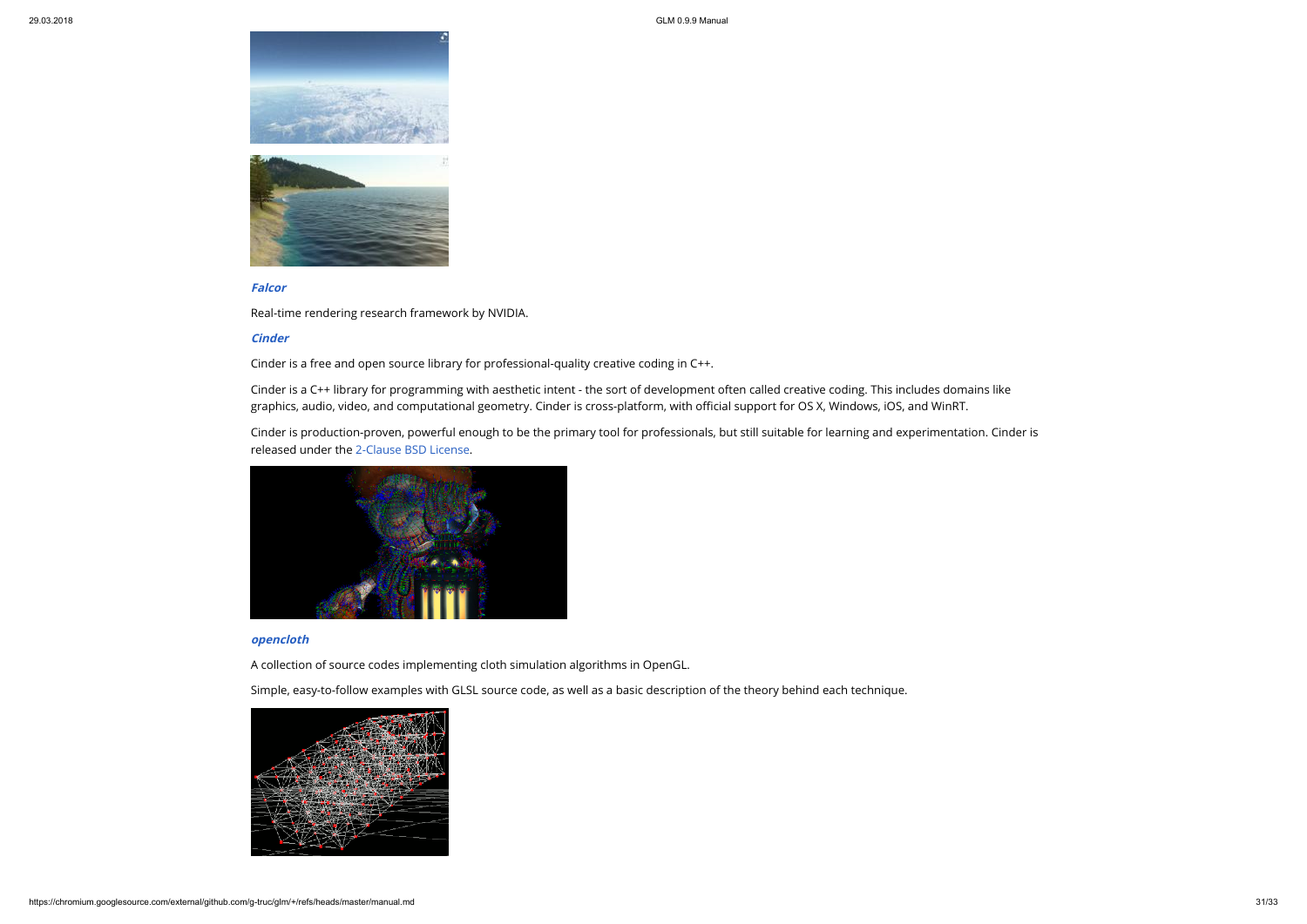

### **LibreOffice**

LibreOffice includes several applications that make it the most powerful Free and Open Source office suite on the market.

- [Sascha Willems' Vulkan examples,](https://github.com/SaschaWillems/Vulkan) Examples and demos for the new Vulkan API
- [VKTS](https://github.com/McNopper/Vulkan) Vulkan examples using VulKan ToolS (VKTS)
- [The OpenGL Samples Pack](http://www.g-truc.net/project-0026.html#menu), samples that show how to set up all the different new features
- [Learning Modern 3D Graphics programming](http://www.arcsynthesis.org/gltut/), a great OpenGL tutorial using GLM by Jason L. McKesson
- [Morten Nobel-Jørgensen's](http://blog.nobel-joergensen.com/2011/04/02/glm-brilliant-math-library-for-opengl/) review and use an [OpenGL renderer](https://github.com/mortennobel/RenderE)
- [Swiftless' OpenGL tutorial](http://www.swiftless.com/opengltuts.html) using GLM by Donald Urquhart
- [Rastergrid](http://rastergrid.com/blog/), many technical articles with companion programs using GLM by Daniel Rákos\
- [OpenGL Tutorial](http://www.opengl-tutorial.org/), tutorials for OpenGL 3.1 and later
- [OpenGL Programming on Wikibooks](http://en.wikibooks.org/wiki/OpenGL_Programming): For beginners who are discovering OpenGL.
- [3D Game Engine Programming](http://3dgep.com/): Learning the latest 3D Game Engine Programming techniques.
- [Game Tutorials](http://www.gametutorials.com/opengl-4-matrices-and-glm/), graphics and game programming.
- [open.gl](https://open.gl/), OpenGL tutorial
- [c-jump,](http://www.c-jump.com/bcc/common/Talk3/Math/GLM/GLM.html) GLM tutorial
- [Learn OpenGL,](http://learnopengl.com/) OpenGL tutorial
- [\\*\\*\\*Are you using GLM in a tutorial?\\*\\*\\*](mailto:glm@g-truc.net)

[\\*\\*\\*Are you using GLM in a project?\\*\\*\\*](mailto:glm@g-truc.net)

### <span id="page-31-0"></span>9.4. Tutorials using GLM

## <span id="page-31-1"></span>9.5. Equivalent for other languages

- [cglm](https://github.com/recp/cglm): OpenGL Mathematics (glm) for C.
- [GlmSharp](https://github.com/Philip-Trettner/GlmSharp): Open-source semi-generated GLM-flavored math library for .NET/C#.
- [glm-js](https://github.com/humbletim/glm-js): JavaScript adaptation of the OpenGL Mathematics (GLM) C++ library interfaces
- [JVM OpenGL Mathematics \(GLM\):](https://github.com/kotlin-graphics/glm) written in Kotlin, Java compatible
- [JGLM](https://github.com/jroyalty/jglm) Java OpenGL Mathematics Library
- [SwiftGL Math Library](https://github.com/SwiftGL/Math/blob/master/Sources/glm.swift) GLM for Swift
- [glm-go:](https://github.com/jbowtie/glm-go) Simple linear algebra library similar in spirit to GLM
- [openll:](https://github.com/Polkm/openll) Lua bindings for OpenGL, GLM, GLFW, OpenAL, SOIL and PhysicsFS
- [glm-rs:](https://github.com/dche/glm-rs) GLSL mathematics for Rust programming language